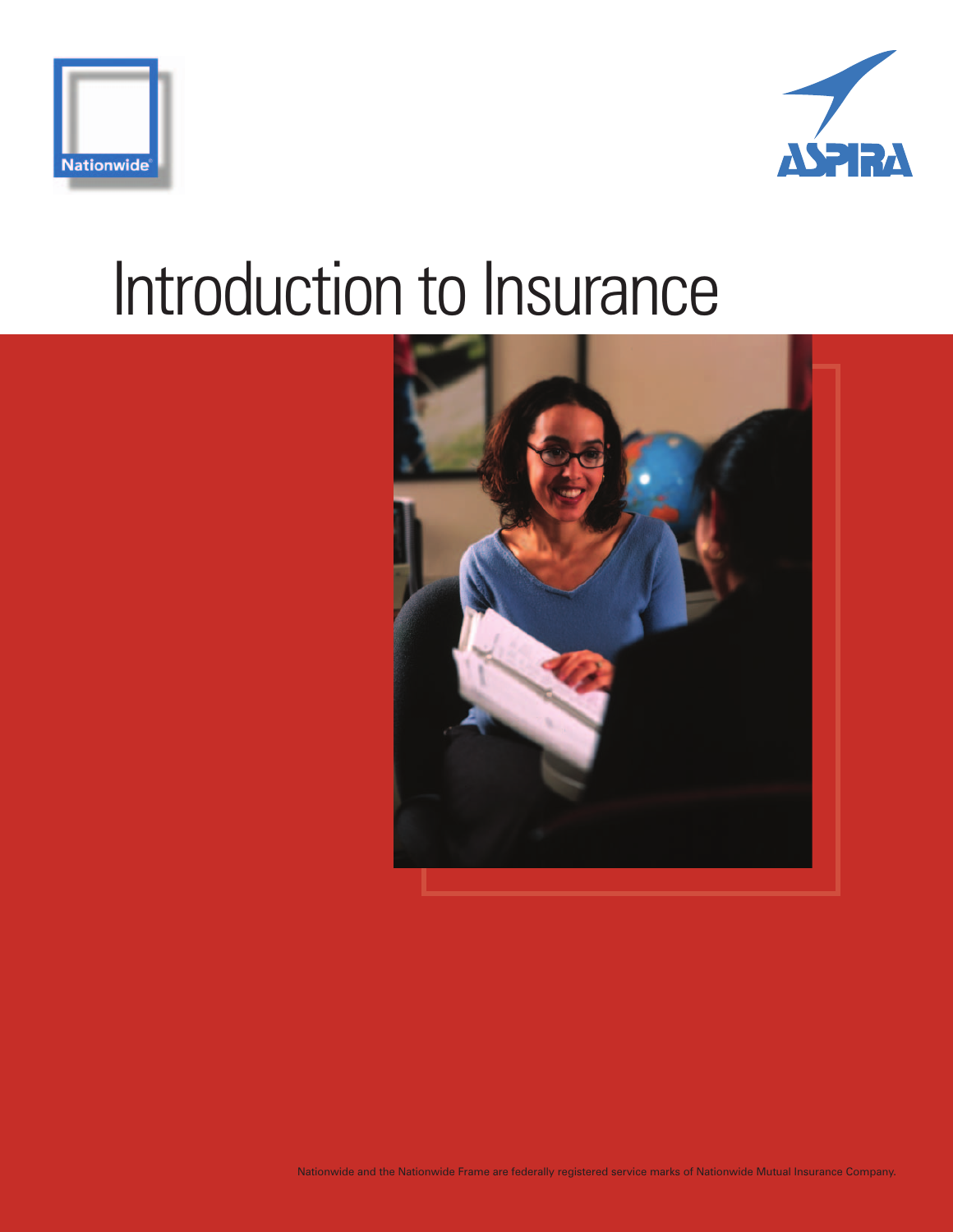**Facilitator's Guide**

### Introduction to Insurance

#### **Section Overview:**

Having the right kind of insurance coverage is an essential part of building a solid financial future. Insurance protects us from risk and guarantees that, once we accumulate assets, we will be able to keep them. Many teenagers and young adults may forego insurance if they view it as little more than an additional expense instead of looking at the cost of not being insured. The basic definition of insurance is risk management. The first two activities are geared toward examining the risks associated with adulthood and preparing young people to manage them successfully.

The third activity examines the most important components that make up every type of insurance: policies, coverage, limits and deductibles. In activity four, participants will be given a brief introduction to the types of insurance, and how to determine what type and how much each individual needs. Essential vocabulary words and explanations will be provided. In the final hands-on activity, participants will have an opportunity to learn about selecting the right policy through using online quote calculators to compare how plans measure up in meeting their needs.

**Special Note:** If you will be teaching the auto insurance module with the same group, you *do not* need to distribute Handout 4 — Sample Auto Policy and complete the inclass exercise for Activity 6, Step 2, as this will be covered in the upcoming session.

#### **Overall Goal:**

Workshop participants will be able to understand why insurance is necessary, what kinds of insurance products exist, what is the basic framework of an insurance plan, and how to select the best insurance plan for their needs.

The information contained in this curriculum is provided exclusively for instructional purposes. Insurance coverages, terms, and definitions are intended for informational purposes only and may vary in their applicability by state. The information provided by Nationwide Mutual Insurance Company does not in any way replace or otherwise alter the definitions and information contained in individual insurance policies. For information about actual Nationwide Insurance contract coverages, contact a licensed Nationwide Insurance representative.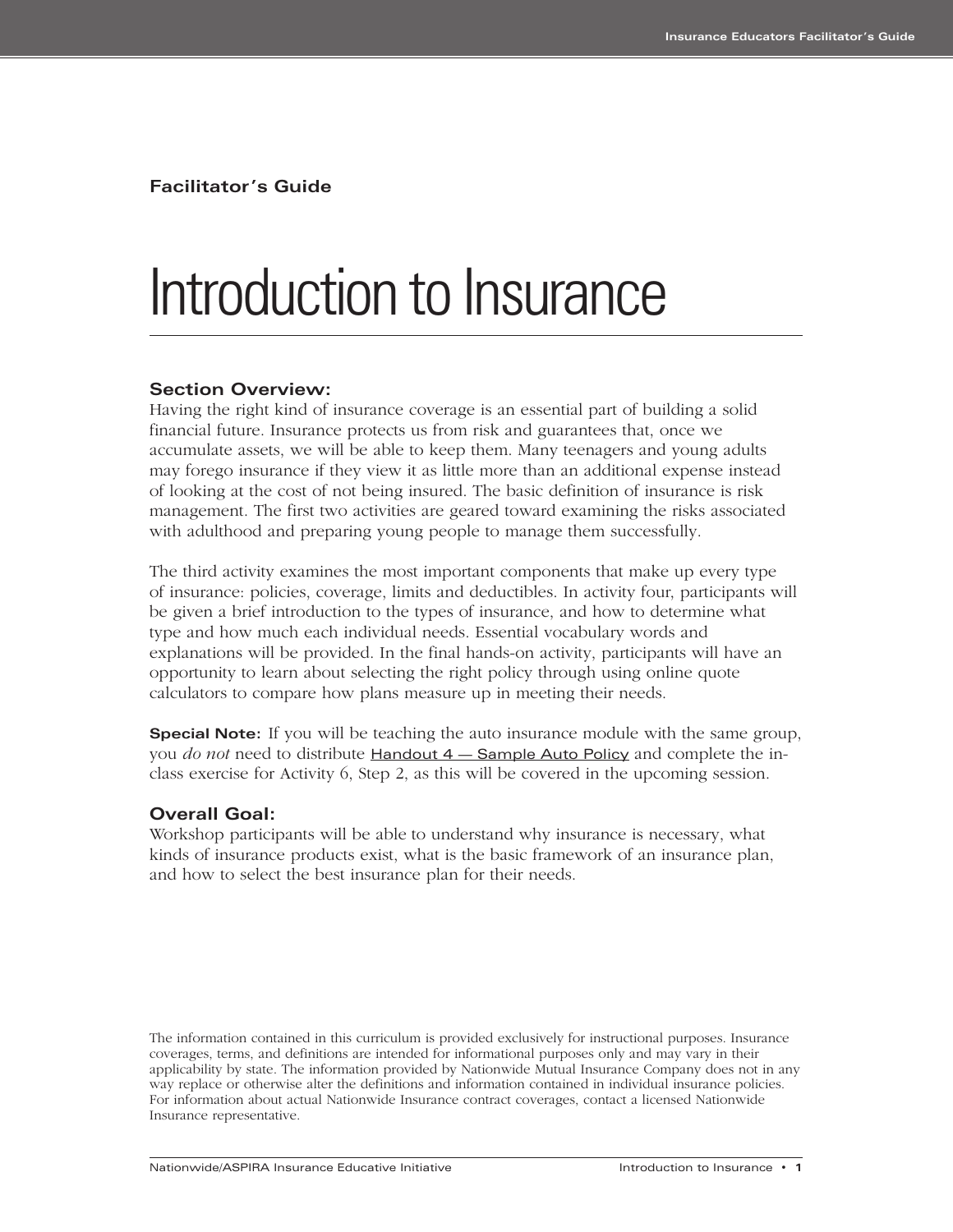#### **Workshop Activities at a Glance:**

| <b>Activities</b>                                | <b>Time</b> | Objective                                                                                                                                                                                                                                                                                                                                                    |
|--------------------------------------------------|-------------|--------------------------------------------------------------------------------------------------------------------------------------------------------------------------------------------------------------------------------------------------------------------------------------------------------------------------------------------------------------|
| 1: The Scenario Game                             | 25 minutes  | • See a real life example of why<br>insurance is an important part of<br>your financial success                                                                                                                                                                                                                                                              |
| 2: Why do you need insurance?                    | 10 minutes  | • Understand the concept of risk<br>and the reasons for having<br>insurance                                                                                                                                                                                                                                                                                  |
| 3: How does insurance work?                      | 25 minutes  | • Explain the fundamental<br>structure of insurance plans.<br>• Understand risk factors.<br>• Review what is evaluated to<br>determine coverage and<br>premium cost.                                                                                                                                                                                         |
| 4: The Vocabulary of an<br><b>Insurance Plan</b> | 10 minutes  | • Understand policy terms and<br>definitions, coverage, limits<br>and deductibles, and other<br>important concepts.                                                                                                                                                                                                                                          |
| 5: The Types of Insurance                        | 10 minutes  | • Understand the options for<br>dealing with risk and what<br>each type of insurance covers.                                                                                                                                                                                                                                                                 |
| 6: Shopping for a Policy                         | 40 minutes  | • Understand how to get a quote<br>and practice getting quotes from<br>websites.<br>• Learn about basic costs of<br>different types of insurance.<br>• Look at a sample policy and<br>discuss how to read it.<br>• Consider what life changes will<br>require you to consider buying<br>different types of insurance and/or<br>making changes to your policy |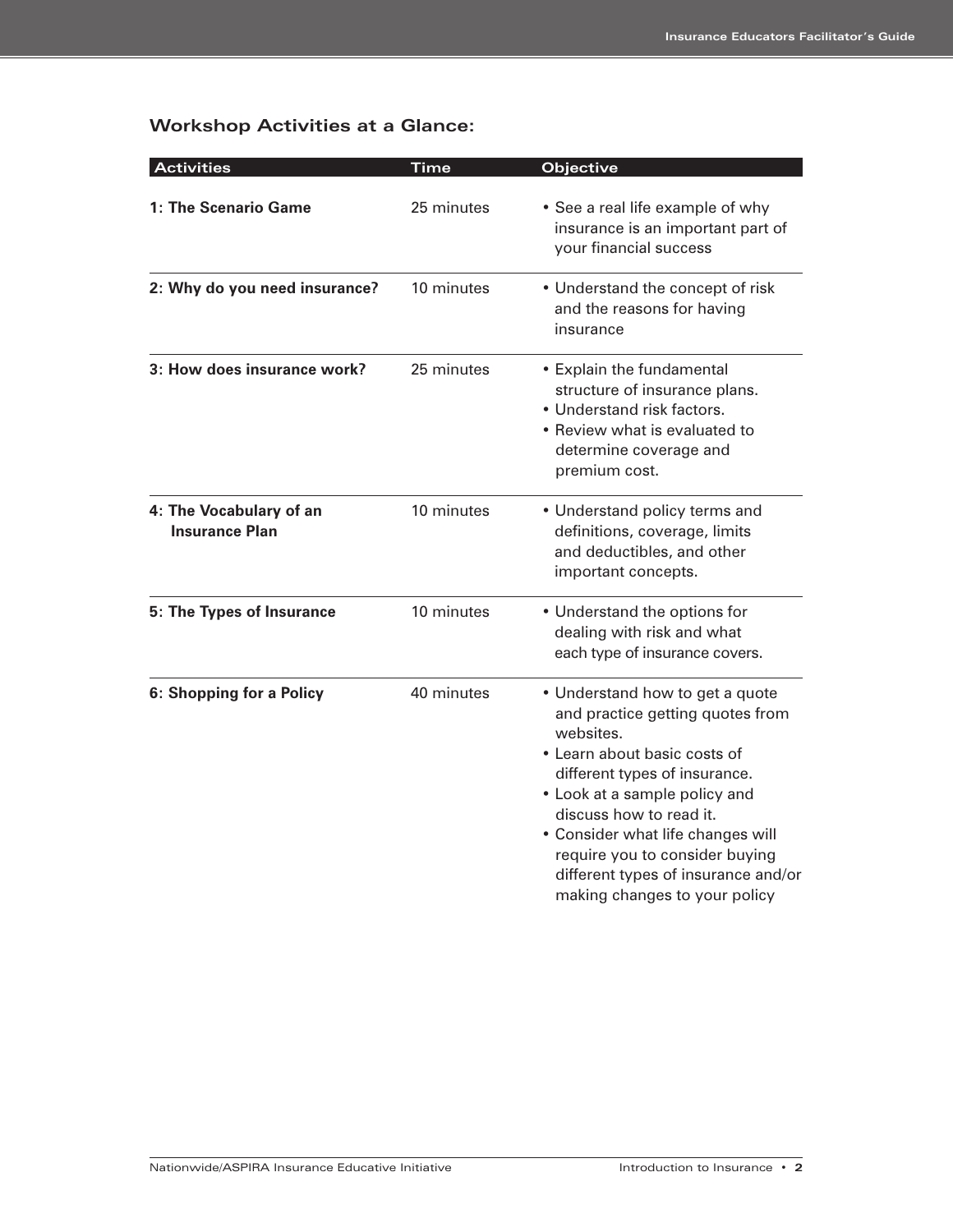#### **Activity 1:**  The Scenario Game — Winning with Insurance

**Time:** 25 minutes

**Purpose:** To show outcomes during life events for two groups — those with and those without insurance

**Note:** This exercise should be used as an icebreaker.

#### **Materials Needed:**

Fake money (\$100,000); 2 fake credit cards (write "\$2000 limit, 15% monthly interest" on each card); *Scenarios* written on flip chart or transparencies; budget template (handout)

**Step 1:** Divide class into two groups: *The Insured* and *The Wing Its*

**Step 2:** Distribute fake money (\$5000 to each team) and one credit card with a \$2000 credit line to each team. Distribute the budget template and assign it to one "accountant" per group. The accountant is responsible for keeping track of the team's financial situation. Calculators can be used if they are available.

#### **Step 3: Explain the rules:**

- Rule 1: *Wing Its* have no insurance costs so therefore have \$200 extra money each month.
- Rule 2: Every 5 minutes, the teams must provide a budget update. At this time, the instructor will collect \$200 in insurance premiums from the *Insured* to pay for their auto, life, home, and property insurance).
- Rule 3: Teams can pause as frequently as needed for the group to discuss how to manage the money. The instructor can provide limited advice, but can decide to charge for this service (collect \$100).
- Rule 4: Every possibility lies within the teams' choice except that the *Wing Its* cannot buy insurance.
- Rule 5: Teams can use extra money to pay off credit card debt or for optional spending opportunities.
- Rule 6: Assets (except for car and shopping items) can be sold for double the original value if they are held for 10 minutes or longer. Car and shopping items can be sold for face value.
- Rule 7: The object is to accumulate the most assets without going bankrupt. A team is bankrupt when it is required to make a payment and has no funds available.

**Step 4:** One-by-one, the instructor should reveal the following scenarios, in any particular order, for each team to determine how they will manage the situation. This is similar to the *Game of Life and* Monopoly*.* After 1 or 2 *Scenarios*, the instructor should ask the accountants for an update on the financial picture of each team, including debt, income, and assets. The instructor can be creative in coming up with new scenarios.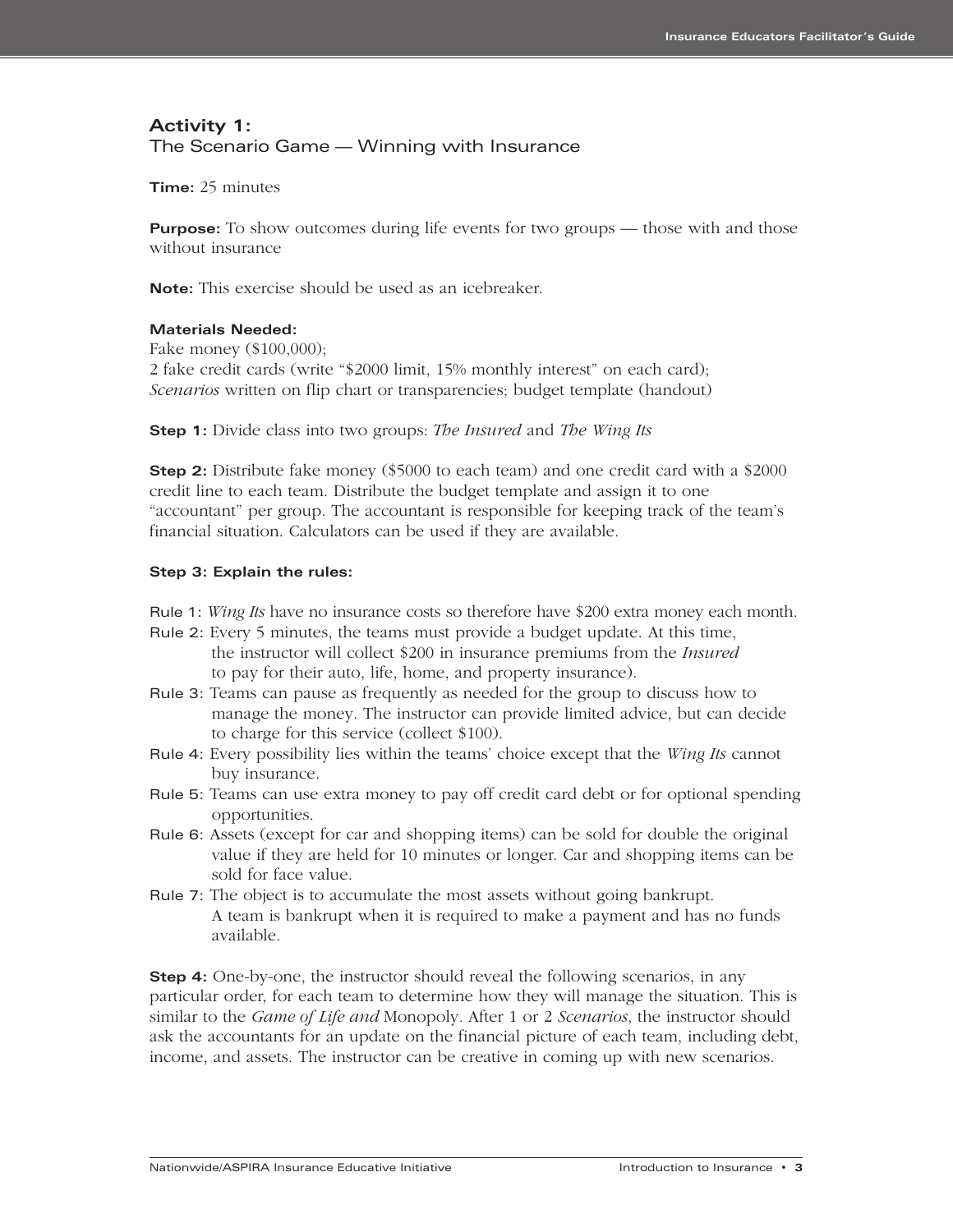|  |  |  | Scenarios |
|--|--|--|-----------|
|  |  |  |           |
|  |  |  |           |

| Bonus at office:<br>collect \$1000                                                                           | Income tax due:<br>Pay \$500                                                                                | Car crash:<br>I: Pay \$500<br>W: Pay \$1500                                   | Opportunity to<br>buy car (asset<br>value \$15,000)<br>- Need \$1500<br>for down<br>payment | Sister needs to<br>borrow \$250                                           |
|--------------------------------------------------------------------------------------------------------------|-------------------------------------------------------------------------------------------------------------|-------------------------------------------------------------------------------|---------------------------------------------------------------------------------------------|---------------------------------------------------------------------------|
| I only:<br>Opportunity to<br>purchase more<br>life insurance<br>(asset value:<br>$$25,000$ ) –<br>Need \$600 | Optional<br>shopping spree<br>(asset value:<br>$$1000$ ) –<br>Need \$1000                                   | Fire destroys<br>kitchen:<br>I: Pay \$1000<br>W: Pay \$3000                   | Payday!<br><b>Collect \$1000</b>                                                            | Option to buy<br>a house<br>$$75,000$ ) –<br>Need \$7,500<br>down payment |
| Grandma is<br>sick. Pay \$400<br>for plane ticket                                                            | Option to<br>purchase<br>Certificate of<br>Deposit (CD)<br>$-$ (Asset<br>value: \$400)<br><b>Need \$400</b> | Get engaged:<br>Pay \$2000<br>for ring<br>I: Pay \$200 extra<br>for insurance | Lose ring<br>I: Receive \$2000<br>for new ring                                              | Car crash:<br>I: Pay \$500<br>W: Pay \$5500                               |
| Parents give<br>you \$1500 for<br>graduation                                                                 | Need books for<br>first semester<br>of college:<br>Pay \$600                                                | Lose your cell<br>phone: Pay \$250                                            | Payday!<br><b>Collect \$1000</b>                                                            | Rent is due:<br>Pay \$400                                                 |
| Car needs new<br>transmission:<br>Pay \$750                                                                  | New puppy eats<br>computer wires:<br>pay \$450                                                              | Mom's Birthday:<br>pay \$50                                                   | College<br>applications<br>due: Pay \$500                                                   | Signing bonus<br>at new job:<br><b>Collect \$2500</b>                     |

**Step 5:** The game stops either when time is called or one team goes bankrupt. If neither team is bankrupt, each should calculate its assets minus its debts to determine who has the best financial situation.

**Step 6:** Discuss what scenarios represented "risk" and why. How was insurance important to the outcome? What other financial decisions were smart? Which were not smart? Did the *Wing Its* perform well outside of having no insurance? What was the role of having re-sellable assets? What can be learned from each team's fate?

**Optional:** If the instructor wishes, he or she can simulate real life by having every 5 minutes of the game represent one month. At the beginning of each month, teams earn a "payday" but the insured must pay their monthly insurance premiums (\$200). Teams with credit card debt would also pay interest monthly.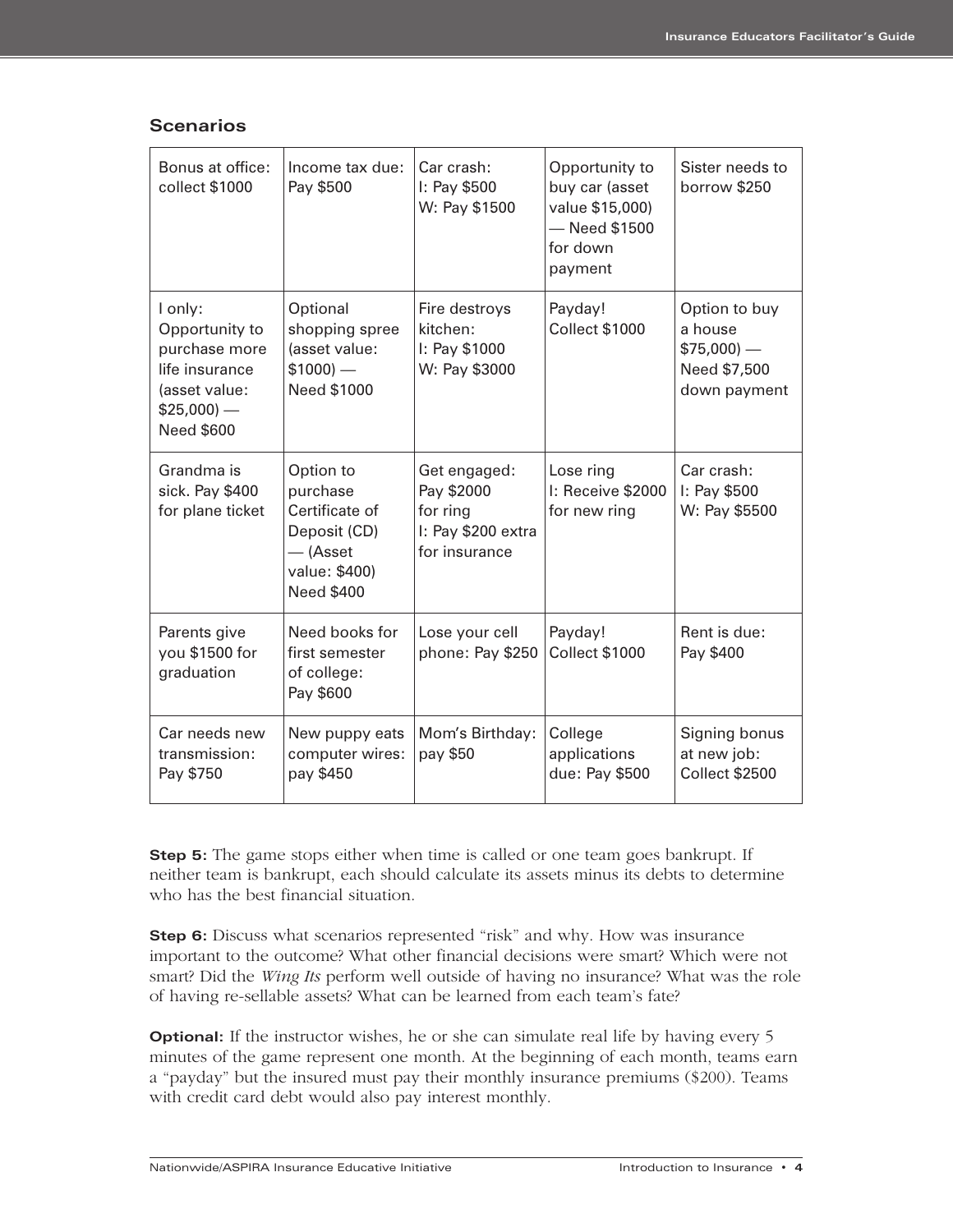#### **Activity 2:** Understanding Insurance and Risk

**Time:** 10 minutes

**Purpose:** Understand the concept of risk and the reasons for having insurance

**Materials Needed:** Overhead or LCD projector. Consider distributing the Insurance Terms handout (from Activity 4) at the beginning of the discussion so that participants can follow the vocabulary.

**Introduction:** As the class learned from *The Scenario Game,* insurance is an important part of building a financial future. At first, a person might look at an insurance policy as just an additional expense every month, and one that they cannot afford. However, it is important to recognize that not having insurance is risk that you cannot afford. A good rule is: Don't buy insurance for the losses you can afford; buy insurance to protect yourself against the losses you can't afford. Which situations in the game represented losses that the teams could not afford?

This activity examines the basic definition of insurance as a tool to manage risk. It is important to understand that risk is part of any person's life and that it increases as a person increases in age, responsibility and wealth. Whenever possible, we should safeguard every asset that we accumulate during our lives with an insurance policy.

#### **Instructor's Notes:**

**Display overheads 1–4.** 

Ask the class to discuss the positive and negative aspects of each way of managing risk. Looking back at the scenario cards, what is the likelihood that Avoidance or Retention would have worked for each situation? *The Wing Its* had to rely on the first two options: was this enough to manage the risk? What is the advantage of using the Transfer option, in other words, covering the risk with an insurance policy?

**Slide 1 –** Definition of risk **Slide 2 –** Why is risk important for insurance? **Slide 3 —** Ways we handle risk **Slide 4 —** Definition of insurance

Risk, for the purpose of this lesson, is defined as *the possibility of financial loss.*

Ways to avoid risk include:

1. Avoidance: Choosing not to participate in an activity because of the risk involved, e.g. not getting a driver's license;

- 2. Retention: Saving money in case of future losses, e.g. putting \$1000 in a savings account in case of a car accident;
- 3. Transfer: Passing the risk on to a company, e.g. paying a monthly fee for an insurance policy and expecting the insurance company to protect your assets.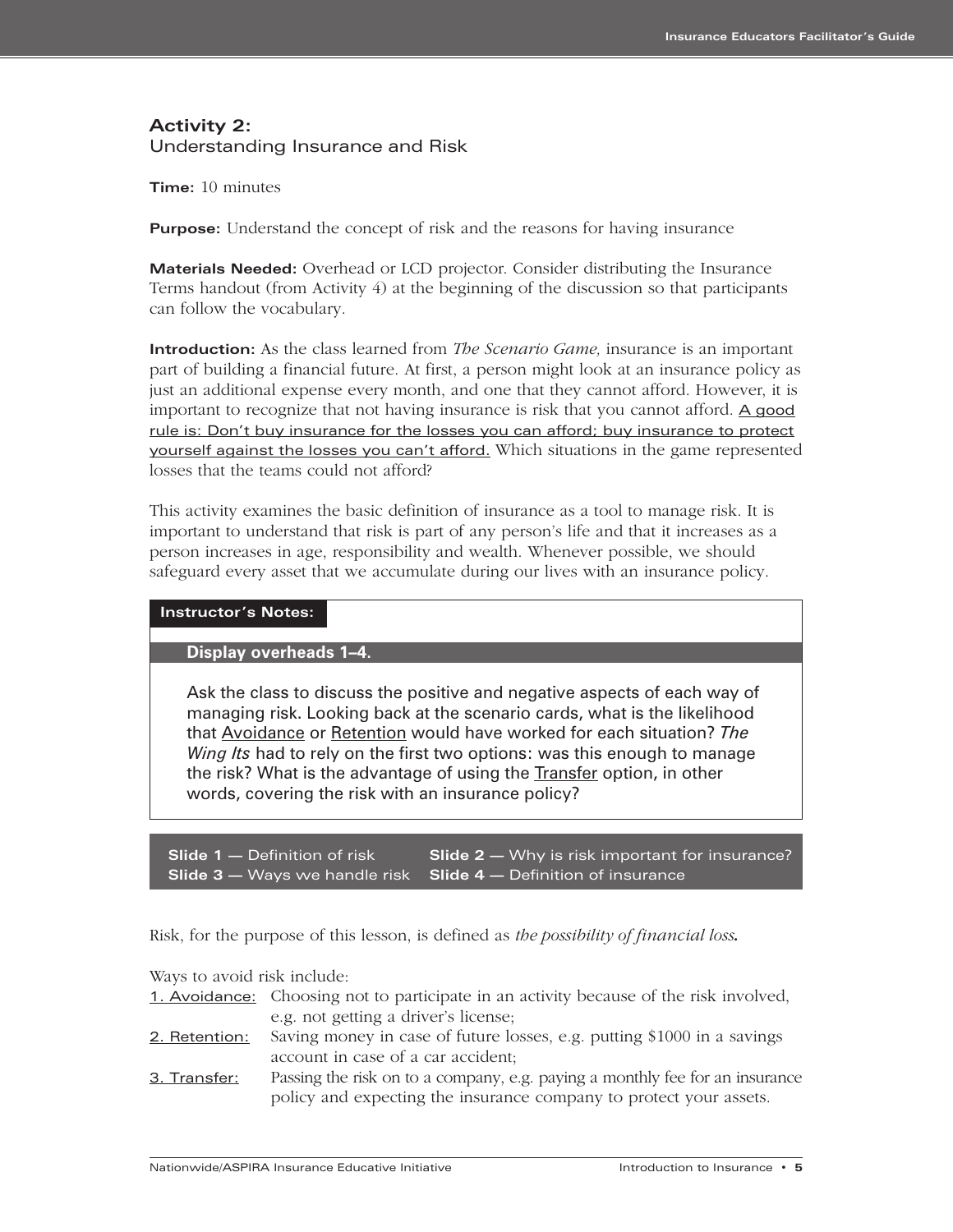**Instructor's Notes: Display slides 5–7:** *What Types of Risk Does Insurance Cover?*  If using transparencies, you may wish to display only the first column (Risk) and ask participants to name what type of insurance may cover each risk. You may wish to facilitate a class discussion by asking participants what they know about each type of insurance, which they feel are the most important for them, and why. Ask the participants to think back to the *Scenario Game* and discuss which type of insurance would have been useful with each "incident" that happened to the *Wing-Its*. Now let's discuss the different kinds of risk and when insuring against them is possible

**Pass out Handout 1 and Display Slides 5–7 —**  *What Types of Risk Does Insurance Cover?*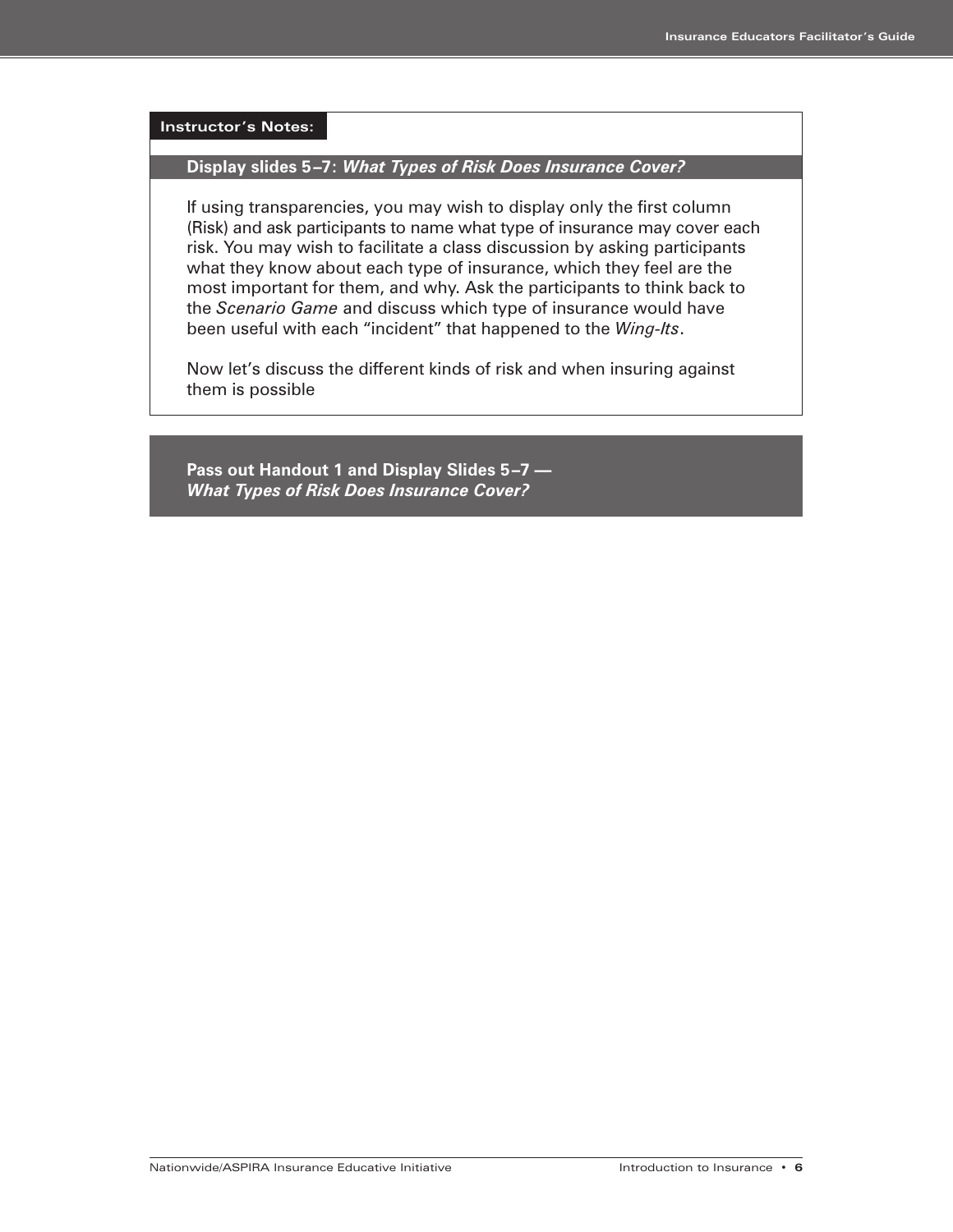#### **Activity 3:**

How does insurance work?

#### **Time:** 25 minutes

#### **Purpose:**

Explain the fundamental structure of insurance plans. Understand risk factors. Review what is evaluated to determine coverage and premium cost.

#### **Materials Needed:**

Overhead or LCD projector; copies of handouts

#### **Introduction:**

The business of insurance is risk. Insurance providers agree to cover the risk involved with one type of property or event for **policyholders**. A policy is your contract with the insurance company that states what you must pay for and what they agree to cover if damage or loss occurs. The policy is paid for by a fee called a **premium**, which is a set amount that must be paid monthly, semi-annually or annually. The premium from every policyholder is put into a pool of funds managed by the insurance provider. When an insured has an accident or other event that requires reimbursement, the provider withdraws money from the pool to cover the expense. It is important to remember that not every insurance policy covers every risk. There are important exclusions and limits in each contract. Keep in mind that you should read your policy carefully to determine if it covers all of your needs.

#### **PART 1 — The Structure of an Insurance Plan**

The cost of your premium is determined by many factors, but the insurance provider bases the cost on how much risk you represent. Slides 9–11 indicate the various factors that are evaluated to determine the cost of your premium.

When looking at the auto insurance risk factors, for example (Slide 9), you can see that each person in this class would probably pay a different amount for an auto insurance policy. For example, in some states, women or drivers over 25-years-of-age pay less for auto insurance since they are seen to be less likely to have an accident. Generally speaking, men under the age of 25 will pay the highest amount for auto insurance because this group is considered the most risky. Students with good grades often get a discount. Every traffic ticket on your record could make your premium higher. And people who choose high-performance cars (like a Ferrari) are statistically shown to have more chance of accidents: they will pay more for insurance.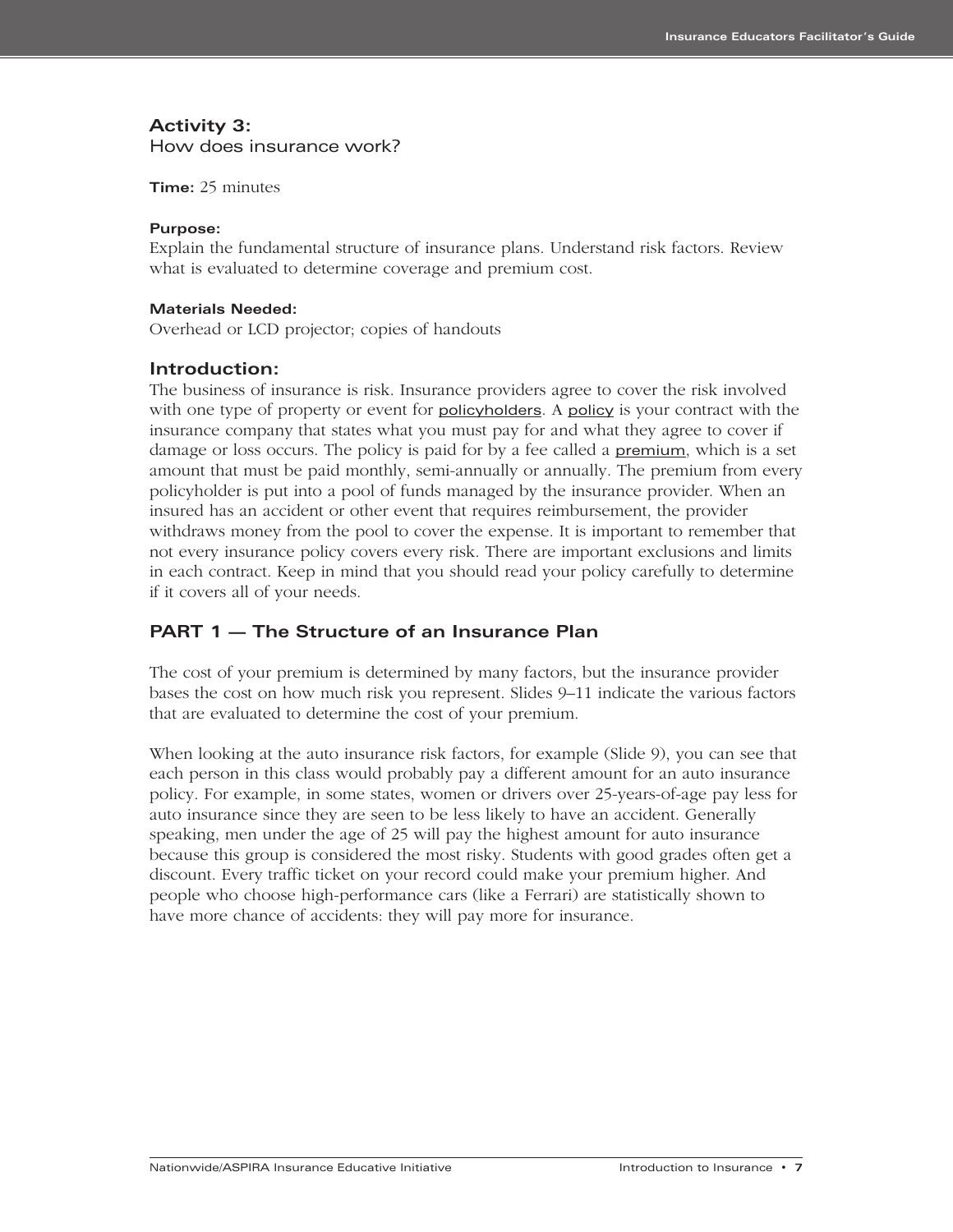**Instructor's Notes:**

**Display Slides 8–11:** *Risk Factors* 

Facilitate a discussion on some of the risk factors under the homeowners/ renter's insurance and life insurance categories. Can the participants point out why some of the factors contribute to the overall risk of the insured? Which factors are under your control, and which are not?

#### **Part II — Categories of Risk**

As can be seen from the above examples, there are four basic types of risk: personal traits (you cannot control/provider can discriminate), personal fault (you can control/provider can discriminate), the fault of another (you cannot control/provider cannot discriminate) and acts of God (you cannot control/provider can discriminate). Insurance providers normally cover each category of risk but a provider may choose to deny you coverage or charge you a higher premium because you are perceived to be higher risk.

**Instructor's Notes:**

**Display Slides 12–16:** *Categories of Risk*.

Ask participants to indicate which type of insurance is likely to be affected by each type of risk. For example, medical history  $=$  life insurance.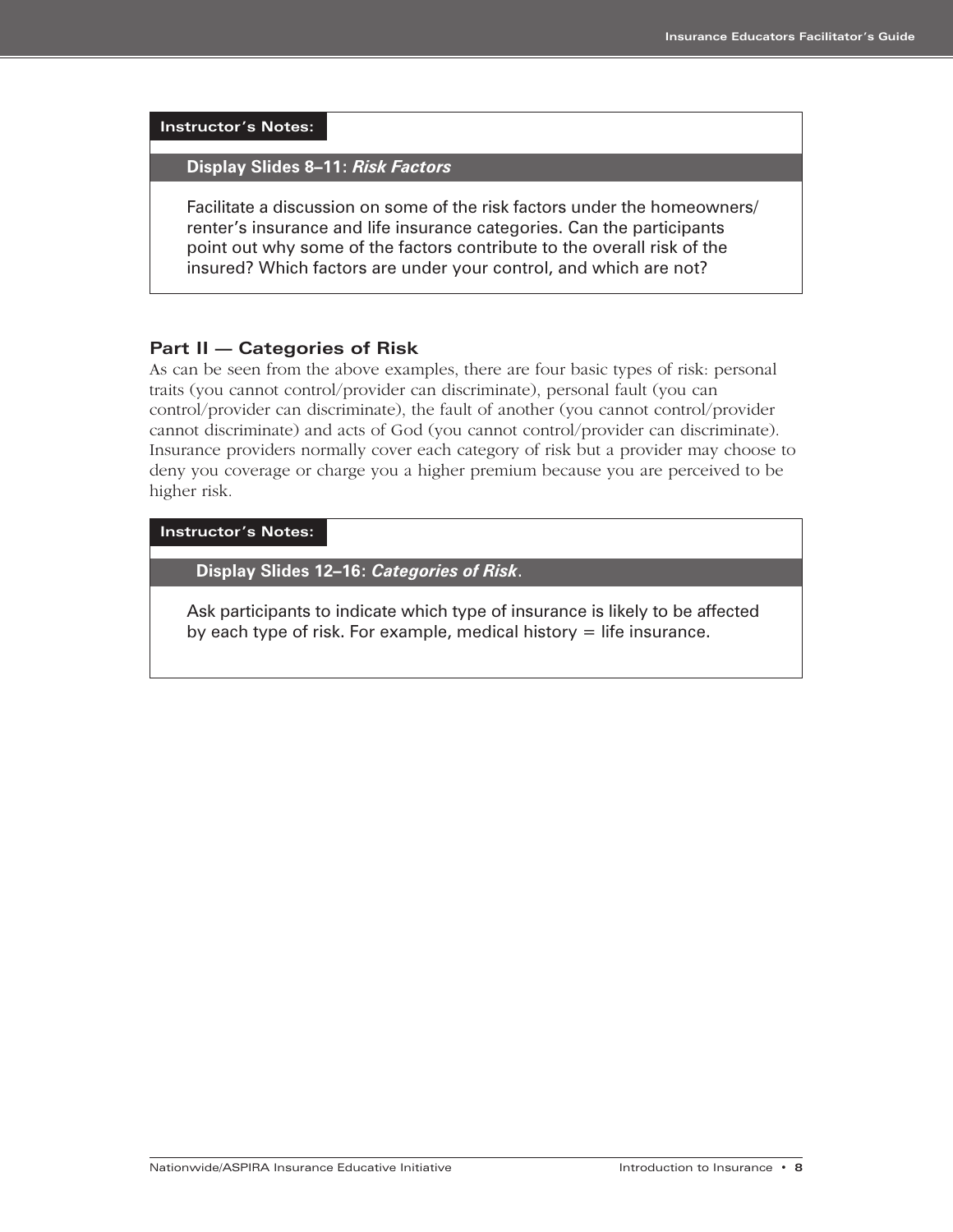#### **Activity 4:**  Insurance Vocabulary

**Time:** 10 minutes

**Purpose:** Understand policy terms and definitions, coverage, limits and deductibles, and other important concepts.

**Materials Needed:** Overhead or LCD projector. If possible, ask an insurance professional to visit the class during this activity and continue through Activity 5. Some questions may be technical and best answered by someone familiar with the business. If this is not possible, you can always respond by saying you will get back to the student with the correct answer.

#### **Instructor's Notes:**

**Distribute Handout 2:** *Insurance Terms You Need to Know***.** Briefly go over the vocabulary and remind the class to keep this handout close by so that they can review the definitions as they come across the terms in future lessons. If an internet connection is available, you may wish to visit the following website, which contains an extensive glossary of insurance terms. You can demonstrate accessing this site to the participants so that they can look up terms after the course ends. You can either click on the link to go directly, or show participants how to find the information starting on the Nationwide website.

http://nwinsurance.nationwide.com/Infocenter/icGlossary.asp?view= default& module=glossary.

#### **Introduction:**

The first step toward understanding something as complex as insurance is to understand the vocabulary. Review the terms on the handout. Many of them have already come up in previous discussions. Are there any that are unfamiliar? Think back to the game you played at the start of class. Which of these concepts applied?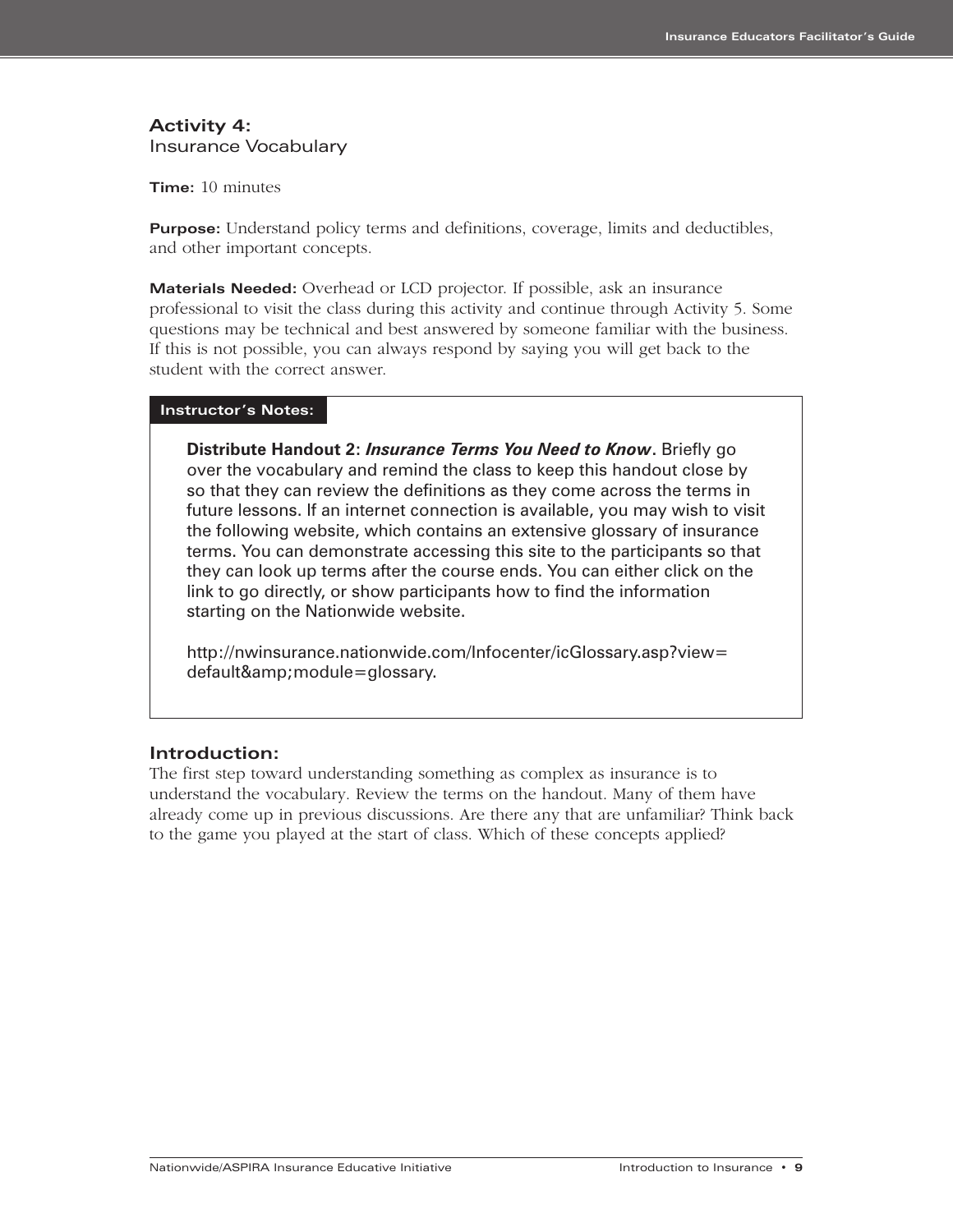#### **Activity 5:**

The Types of Insurance

**Time:** 10 minutes

#### **Purpose:**

Understand the options for dealing with risk and what each type of insurance provides

#### **Materials Needed:**

Copies of Handout 3

#### **Instructor's Notes:**

**Distribute Handout 3:** *Insurance Types***.** This activity should serve as an overview for the detailed workshops on each type of insurance to come.

#### **Introduction:**

As we learned at the beginning, the best way to determine if you should take out an insurance policy is to think about whether you can afford to lose the thing you would like to insure. In the case of life insurance, the question is whether your family members could afford to function without your financial contribution. Ask volunteers to review **Handout 3: Insurance Options** and respond to the following questions:

- 1. Hector is graduating from high school in one month and looking to share an apartment for the summer in New York. What kind of insurance should he consider? (*answer: renters. Also auto, health and life*.)
- 2. Monica is moving from the suburbs to the city. Is her auto insurance likely to increase? Why or why not? (*answer: Yes, because her car will be more at risk of being damaged or stolen.*)
- 3. Bill and Maria just had their first baby. Bill is looking to make some major changes to his insurance. Which type of policy should be updated? (*answer: life. Also disability and health*)
- 4. Which insurance is most likely to be offered by your employer? (*answer: health. Also life, disability, long-term care, dental, vision)*
- 5. When Esteban came back from vacation, he found out his condominium had flooded due to a pipe leak. Now he has to stay in a hotel for two weeks while the damage is repaired. What optional insurance policy would pay his hotel bill? (*answer: loss of use, which is part of homeowners, renters, and condo insurance*)
- 6. If you live in Miami, what type of additional coverage is critical for your home, apartment or business? (*answer: flood, often caused by hurricanes/windstorms).*
- 7. Marco has a very old car that isn't worth much. What portion or portions of his auto insurance might he choose not to buy? Why? (*Answer: Collision and comprehensive. Because the monthly insurance cost adds up to more money than what the car is worth: see note to only insure what you cannot afford to replace*)

Ask participants to come up with an appropriate scenario for each type of insurance.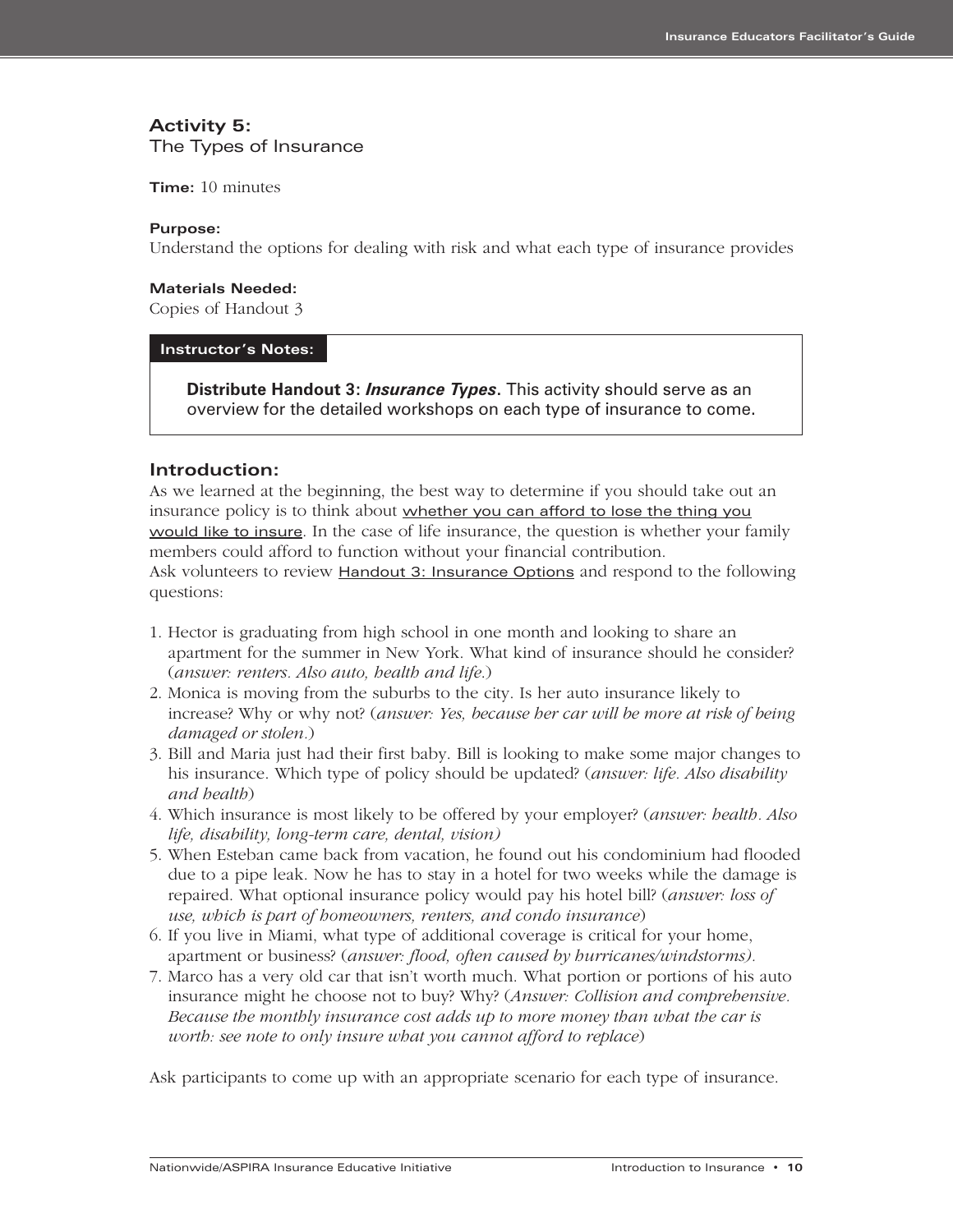In summary, insurance companies are gamblers in the game of risk. In offering you a policy, they are in effect becoming responsible for the risk that is part of your day-today life. Many factors are assessed to determine the risk you represent — some that you control and some that you cannot control. Your level of risk determines whether the insurance provider will offer you coverage and, if you are approved, how much you will pay for your premium. While the cost of insurance may not be certain until you request a quote, what is certain is that insurance is something you cannot afford to do without. Life is, after all, the riskiest business of all.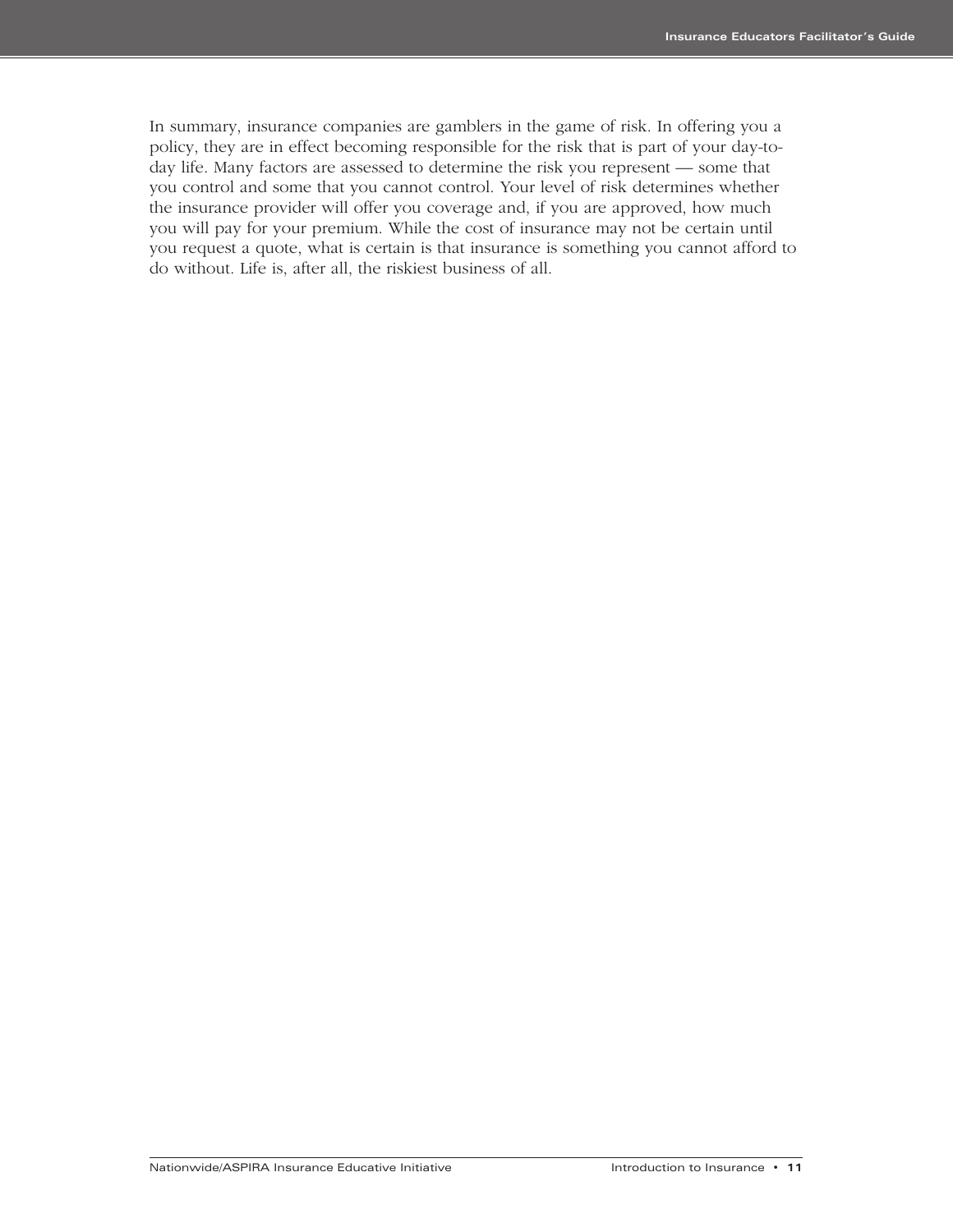### **Activity 6:**

Shopping for a Policy

#### **Time:** 40 minutes

#### **Purpose:**

Understand how to get a quote and practice getting a quote from a website. Learn about basic costs of difference types of insurance. Look at a sample policy and discuss how to read it. Consider what life changes will require you to consider buying different types of insurance and/or making changes to your policy

#### **Materials needed:**

Computer(s) with Internet access. Access to an insurance professional, if possible. Sample policies requested from local Nationwide representative.

#### **Notes:**

The following website will allow participants to enter their personal (or fictitious) information to come up with a quote:

#### http://www.nationwide.com

You may wish to visit these sites ahead of time to know their format. If you have enough computers for privacy, you can encourage students to personalize the information for auto, renters or life insurance. If possible, the instructor should connect via an overhead projector so that the class can observe as s/he simultaneously enters information.

The last 20 minutes of the class should be dedicated to reviewing a sample policy, discussing when it is appropriate to make changes to a policy (and the effects) and answering any questions related to the entire module.

#### **Part 1: Shopping for a Policy**

#### **Introduction:**

Now that you have learned about how insurance works, why it is necessary and what the basic types of insurance coverage are, it's time to practice selecting a plan. Using the Internet allows you to access insurance quotes and made decisions about what provider to choose. An insurance shopper should feel comfortable getting quotes from multiple providers before making a decision. It is also easy to get quotes by calling the providers.

#### **Exercise A: What insurance do you need?**

Before beginning to look for a quote, decide what kind of insurance you want to look for. At this time, you might want to consider your actual needs or you may be more comfortable thinking of the needs of a fictional person. Think about what the most important issues for this particular plan and what you will use to compare quotes.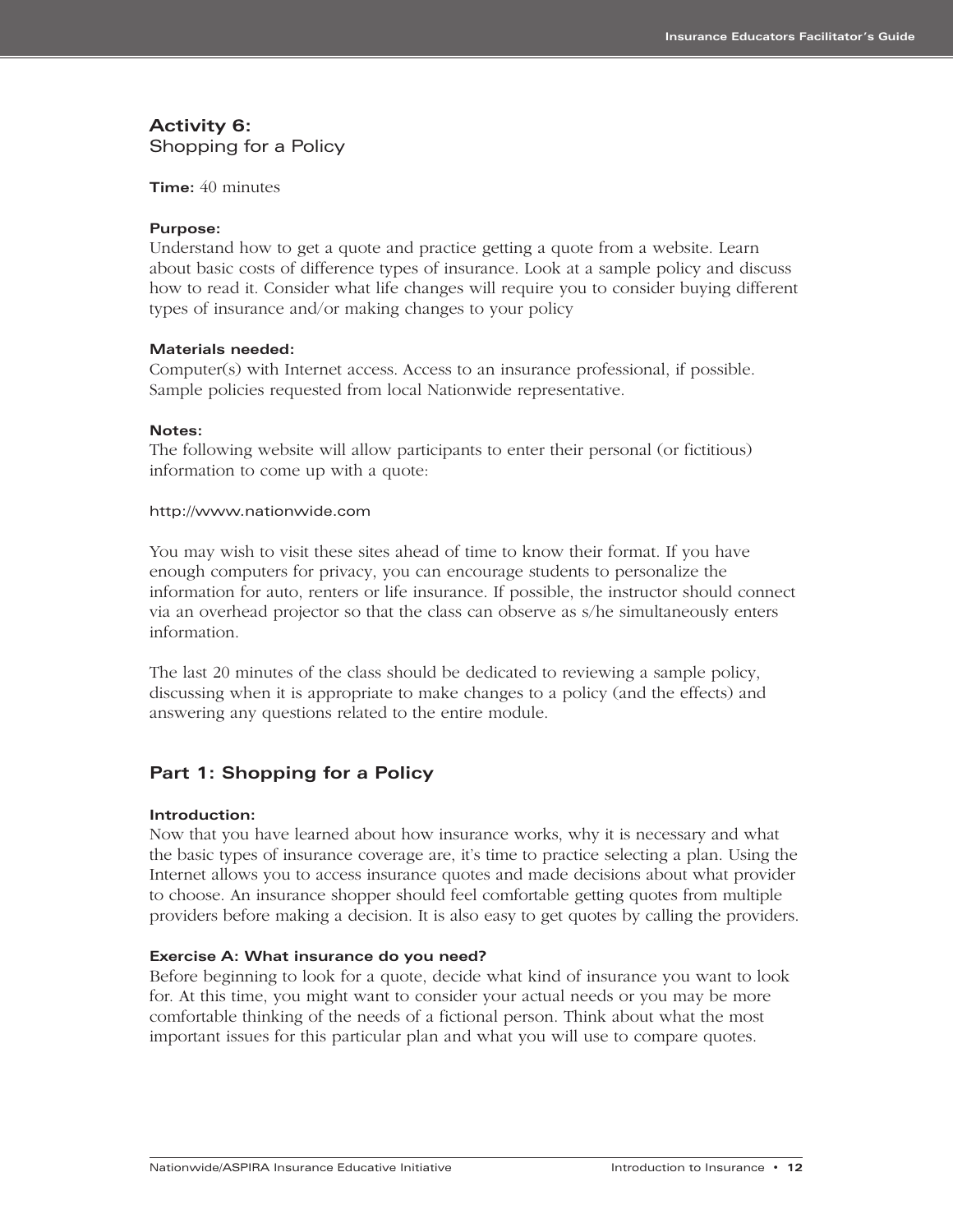#### **Instructor's Notes:**

Ask participants to write down their three top priorities for the plan they will shop for. If they are comfortable, ask volunteers to share their considerations. Some items mentioned might be:

1. Name recognition/reputation of provider;

- 2. Parents or family members have relationship with provider;
- 3. Access to a quick or instant quote;
- 4. Price of the policy;
- 5. Ability to tailor the coverage to individual needs;
- 6. Special features unique to plan

#### **Exercise B: Getting a Quote**

#### **Instructor's Notes:**

The following steps will allow you to give the demo to participants.

1. Connect the laptop to the Internet with the screen on display via an LCD projector. Alternatively, you can conduct the class in a computer lab and participants can practice shopping for insurance individually or in groups. Connect to the Nationwide Insurance website at http://nwinsurance.nationwide.com/nwinsurance/. If the Nationwide site does not provide quotes in your region, please see one of the following sites:

http://www.insuremarket.com http://www.insure.com http://www.insweb.com

2. On the left side, enter the state and type of quote (auto) you are looking for. The select "Start a Quick Quote."

3. Ask if any of the students would like to volunteer information. If not, use your own. Enter the zip code and county where the driver lives, followed by the driver's name and birth date. You may wish to use your own email address.

4. Enter the car information. You may wish to ask students to imagine a car they might buy, the car they will most likely drive or even their dream car.

5. Once you receive the quote, you may want to show the students the difference between a teenage driver and one over 25; males v. females; and between zip code in the area where you live.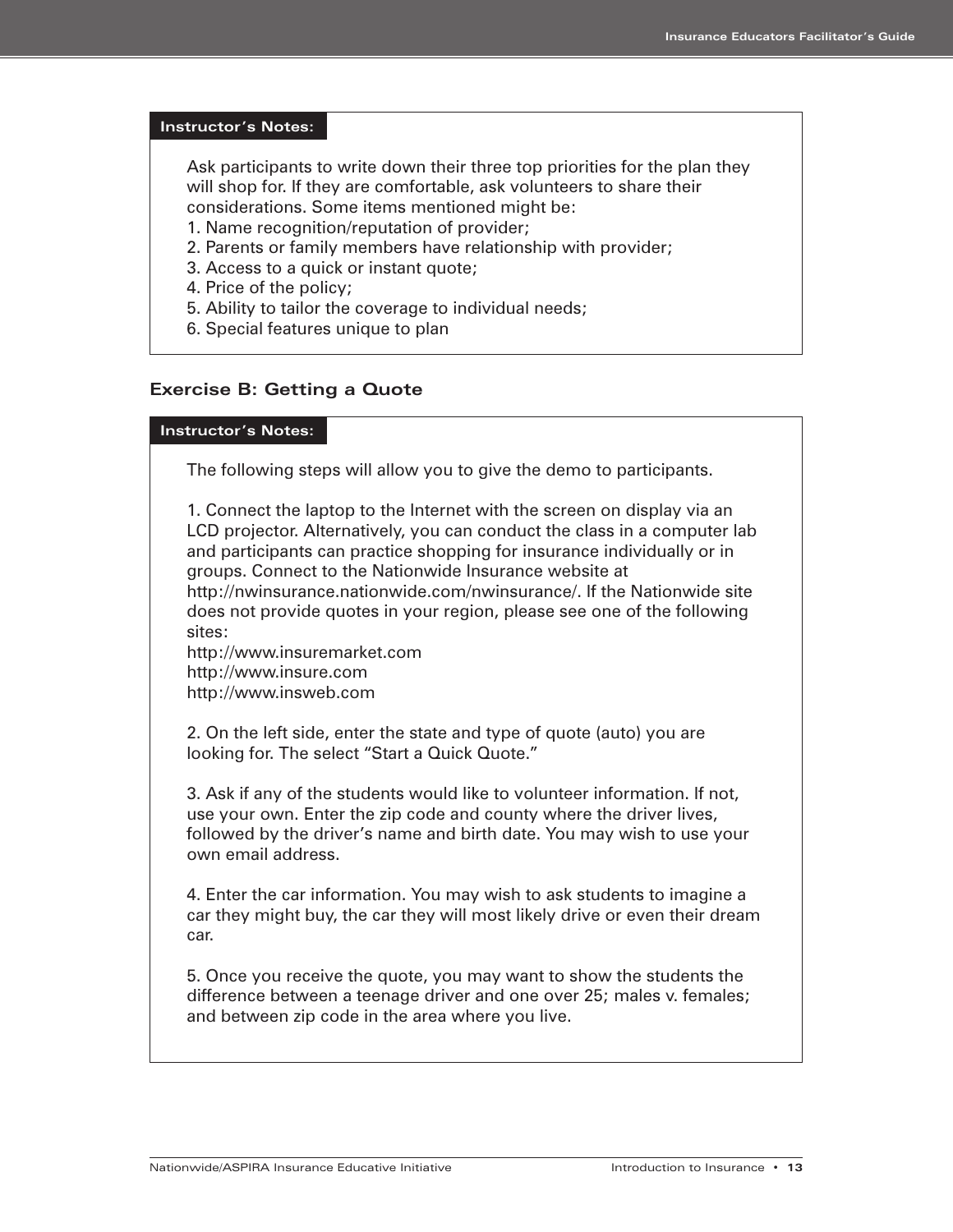6. Below the premium information, you will see other options. Ask students to look at Handout 2: What Does Auto Insurance Cover? when evaluating each option. Explain the inverse relationship between deductibles and premium: a higher deductible (or more money to pay out-of-pocket in case of an incident) means a lower premium, and a lower deductible means a higher premium. Students should decide if they would prefer to pay a little less each month in return for high costs at the time of an incident, or pay a little more each month to avoid this. Where does risk come into play for the policyholder?

Explain the concept of "limits" or the maximum that the insurance company would pay in the case of an incident. For property damage, for instance, what might happen if the limit was \$25,000, but you were involved in a crash that totaled a Mercedes? Who would pay for the difference? Adjust the various options and recalculate the premium so that students can see the relationship.

If students seem overwhelmed with the cost, remind them to review the tips for saving money that were handed out, and to consider their choice of car. Also, ask them to think back to the game and what they learned about what happens in a world without insurance.

If you are unable to complete this activity in class, consider writing the addresses down on a flip chart for participants to copy and bring home with them.

#### **Step 2: Your Policy**

Once you have compared quotes and chosen a provider, you will receive your policy statement in the mail. This policy is a legal contract between you and the provider, detailing the responsibilities of both parties.

#### **Instructor's Notes:**

Distribute copies of the sample policy and, if possible, display the first page on the projector.

Review the following sections of the sample policy and ask students to identify the pages that contain the following:

- Summary Page
- Policy period (dates)
- Total policy premium (annual and/or monthly cost)
- Coverage (amounts) —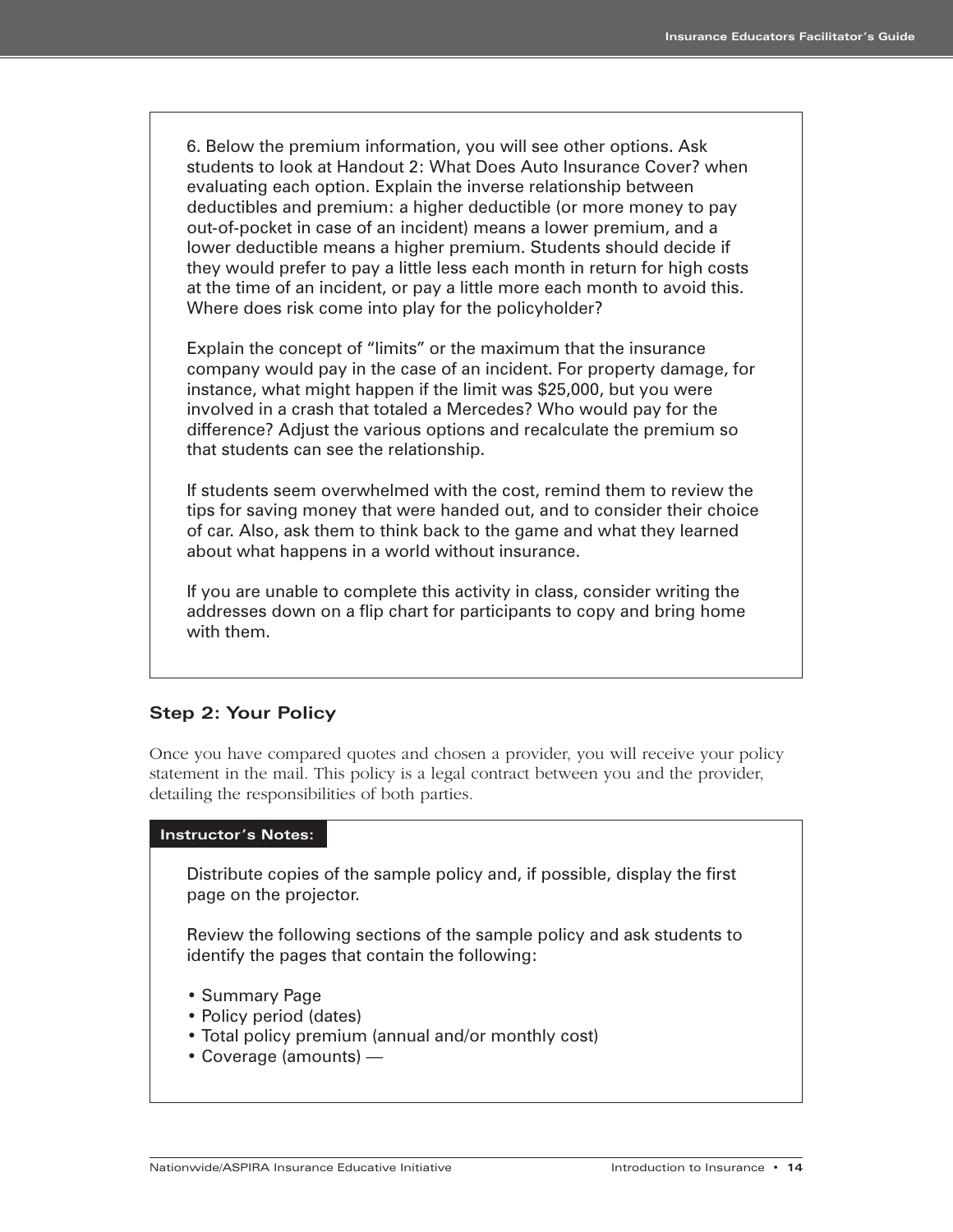- Collision
- Comprehensive
- Limits
- Personal Liability
- Medical Payments
- Discounts (for safe driving record, good grades, etc.)
- Other special coverage (towing, rental)
- Endorsements
- Deductible amount

#### **Step 3: Making an Informed Decision**

The following exercise is meant to generate discussion about how life changing events should trigger thoughts about making insurance choices. In insurance, just like in life, there is no such thing as a right or wrong choice. But there are informed choices, and this course was designed to make sure that every participant could now make informed choices about insurance.

#### **Instructor's Notes:**

**Display Slide 18:** *Life Event Challenges***.**

Use the overhead to prompt class discussion. Reveal one line at a time and allow the participants to volunteer what kind of insurance and what other considerations come to mind when faced with each situation.

The participants' comfort level and correctness when responding to each event serve as an evaluation tool to determine what has been learned during the session. The responses can also provide feedback to help direct the participants to future sessions.

#### **CLOSING**

#### **Instructor's Notes:**

Ask if there are any final comments or questions. Agree to investigate any questions you were unable to answer and get back to the participants. If there are upcoming sessions, give a preview of things to come. Thank participants for attending.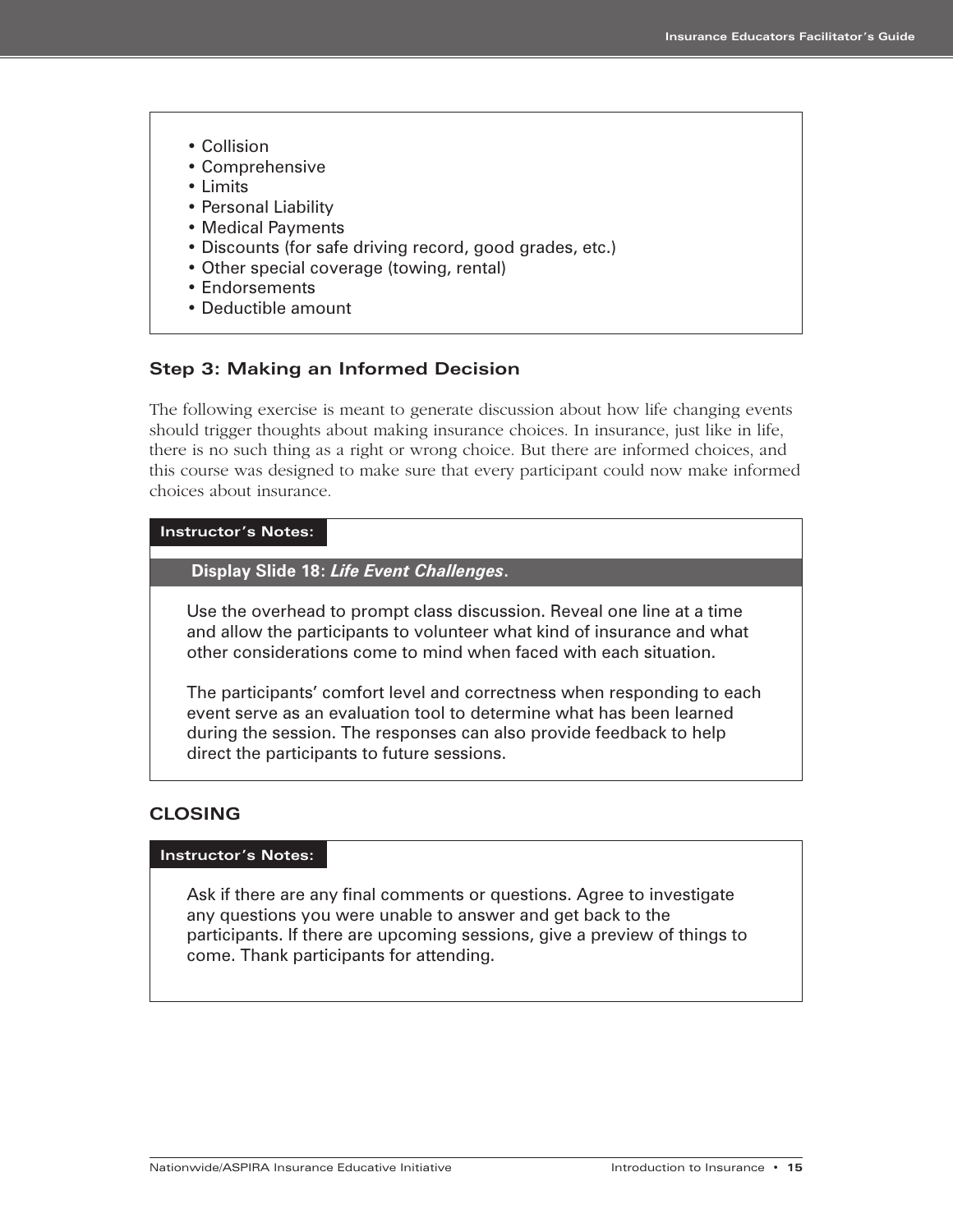|  | <b>Budget Template for The Scenario Game</b> |  |  |  |
|--|----------------------------------------------|--|--|--|
|--|----------------------------------------------|--|--|--|

|                 | <b>ADDITIONS</b> | <b>SUBTRACTIONS</b> | <b>BALANCE</b> |
|-----------------|------------------|---------------------|----------------|
| <b>STARTING</b> |                  |                     | \$5000         |
| <b>TURN 1</b>   |                  |                     |                |
| <b>TURN 2</b>   |                  |                     |                |
| <b>TURN 3</b>   |                  |                     |                |
| <b>TURN 4</b>   |                  |                     |                |
| <b>TURN 5</b>   |                  |                     |                |
| <b>TURN 6</b>   |                  |                     |                |
| <b>TURN 7</b>   |                  |                     |                |
| <b>TURN 8</b>   |                  |                     |                |
| <b>TURN 9</b>   |                  |                     |                |
| <b>TURN 10</b>  |                  |                     |                |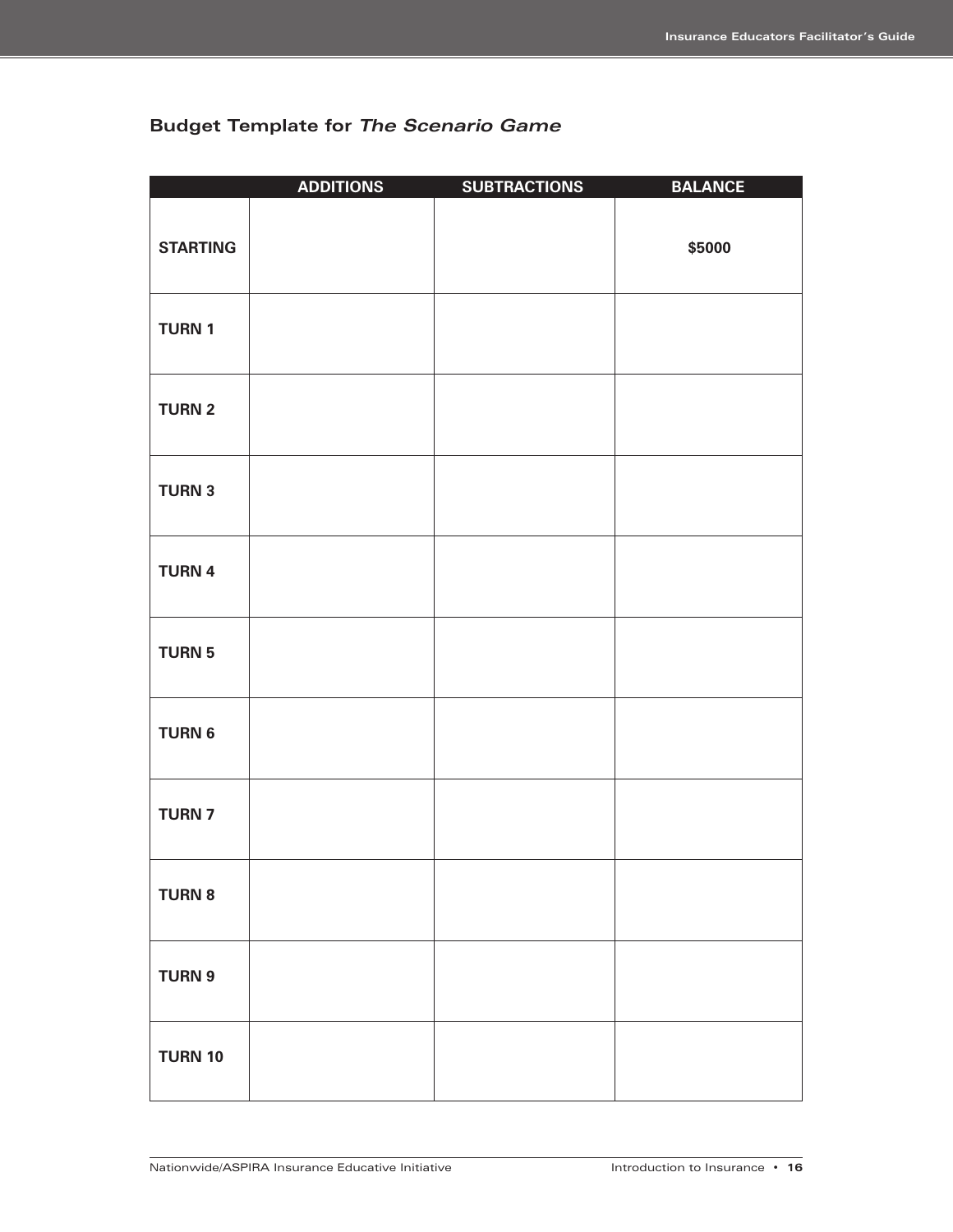

**Money for The Scenario Game**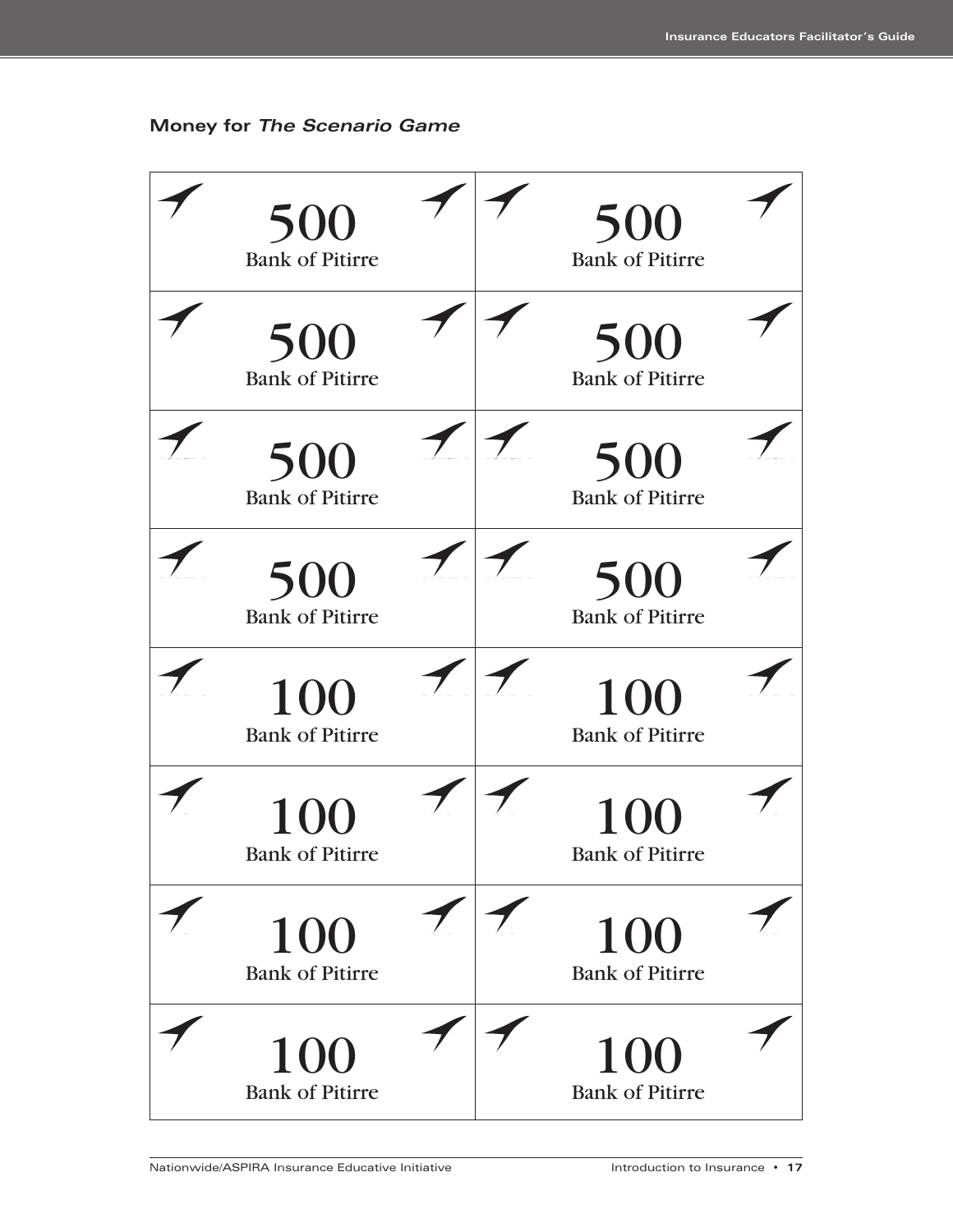





**Participant Handouts**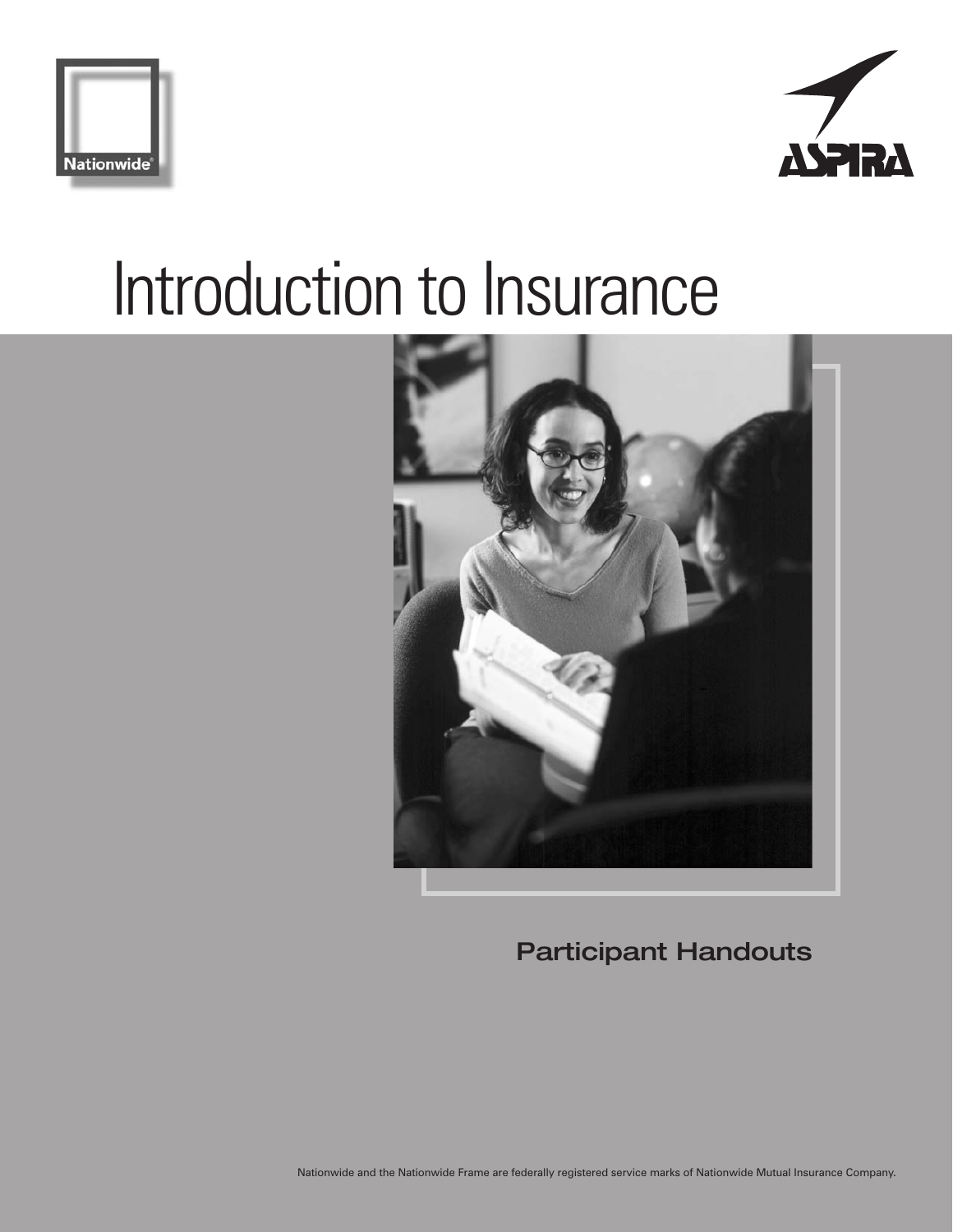## Handout 1

| <b>Risk</b>                                                           | Insurance                                  | Coverage                                                                                                                                      |
|-----------------------------------------------------------------------|--------------------------------------------|-----------------------------------------------------------------------------------------------------------------------------------------------|
| 1. You lose your job                                                  | Mortgage and Credit                        | Will cover your debts for a<br>fixed period while you are<br>unemployed, but only if you<br>become disabled                                   |
| 2. Your stocks lose value                                             | None                                       | None                                                                                                                                          |
| 3. You have a car accident                                            | Auto                                       | Will pay for damage to your<br>car and other damaged<br>vehicles and property. Will<br>pay for medical expenses<br>for you and other parties. |
| 4. Your friend falls in your<br>home and breaks his leg               | Homeowners, Renters,<br>Condo, Mobile Home | Will pay fixed amount for<br>medical expenses                                                                                                 |
| 5. A pipe bursts in your<br>apartment building and<br>ruins your sofa | Renters                                    | Will pay replacement value<br>for sofa                                                                                                        |
| 6. The police give you a<br>speeding ticket                           | None                                       | None                                                                                                                                          |
| 7. You are hurt on the job                                            | Disability, Workers'<br>Compensation       | Will pay your lost wages<br>and medical expenses                                                                                              |
| 8. Your necklace is stolen                                            | Homeowners, Renters,<br>Condo, Mobile Home | Will pay subject to policy<br>limits                                                                                                          |
| 9. You die                                                            | Life Insurance                             | Will distribute money to<br>your beneficiary and cover<br>household expenses                                                                  |
| 10. Suggestions from class                                            | ???                                        | ???                                                                                                                                           |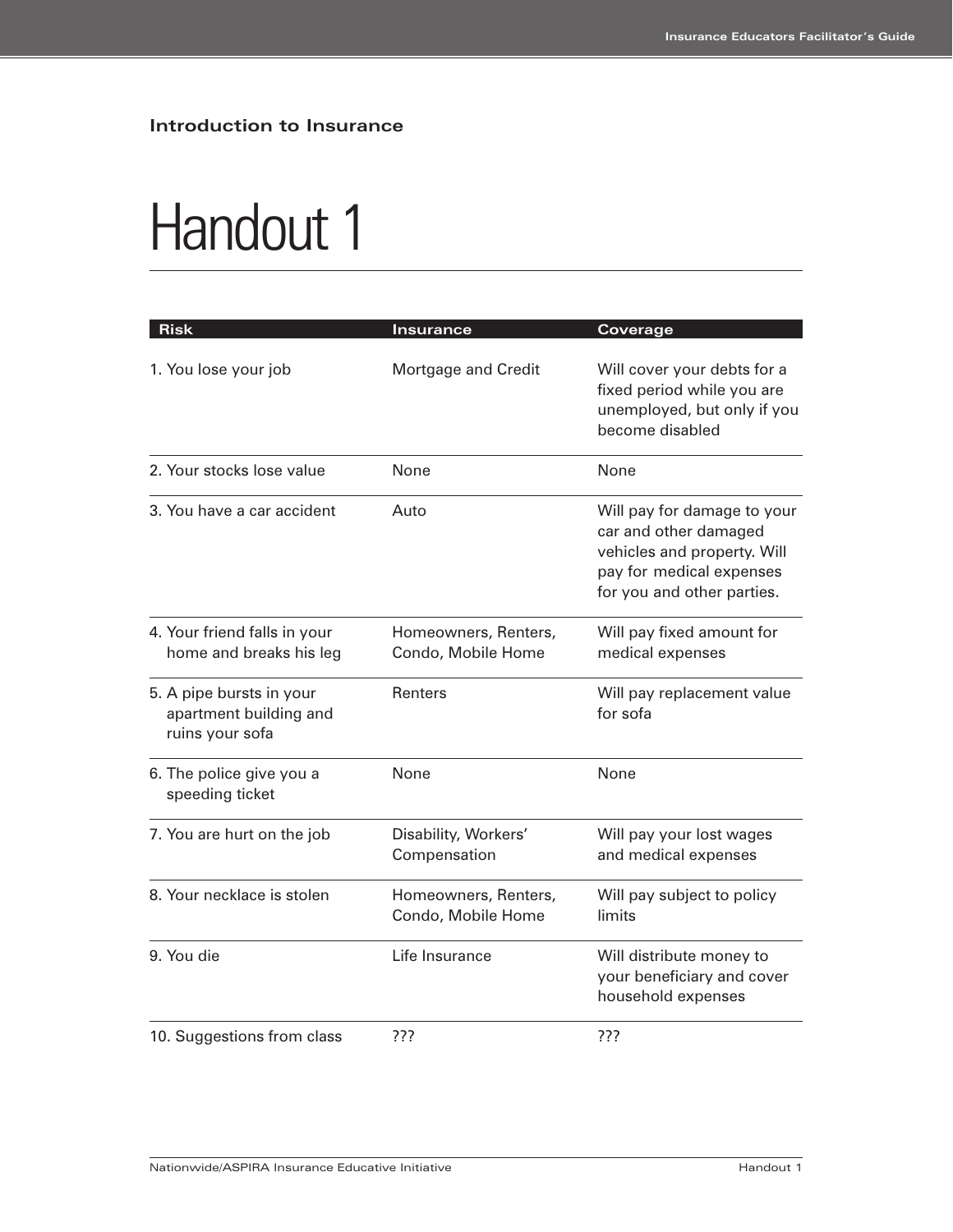## Handout 2

### **Insurance Terms You Need to Know**

| <b>Actual cash value</b> | The cost value of your property today, minus age, wear and<br>tear, and depreciation.                                                                                                                                       |
|--------------------------|-----------------------------------------------------------------------------------------------------------------------------------------------------------------------------------------------------------------------------|
| At fault                 | Describes the person who is legally responsible for or<br>contributes to the cause of an accident or claim, such as<br>in an auto accident.                                                                                 |
| Claim                    | A report of a loss sent to the insurance company.                                                                                                                                                                           |
| Coverage                 | Protection provided by an insurance policy.                                                                                                                                                                                 |
| <b>Deductible</b>        | The amount the policyholder agrees to pay out-of-pocket<br>in case of a loss. The insurance company pays the remaining<br>amount, up to the limit.                                                                          |
| Depreciation             | The decrease in the value of property due to wear and tear<br>and age.                                                                                                                                                      |
| Endorsement              | A written amendment attached to an insurance policy<br>to change, restrict or broaden coverage.                                                                                                                             |
| <b>Exclusion</b>         | A provision in an insurance policy that eliminates coverage<br>for certain risks, people, property classes, or locations.                                                                                                   |
| <b>Insurance</b>         | A system to make large financial losses more affordable by<br>pooling the risks of many individuals and business entities and<br>transferring them to an insurance company or other large<br>group in return for a premium. |
| <b>Insured</b>           | A person who is insured by an insurance policy.                                                                                                                                                                             |
| Insurance company        | The company who provides the insurance coverage and<br>services on a specific policy.                                                                                                                                       |
| (Auto) Liability         | Pays the losses of other people which an insured may cause<br>unintentionally, or through neglegence.                                                                                                                       |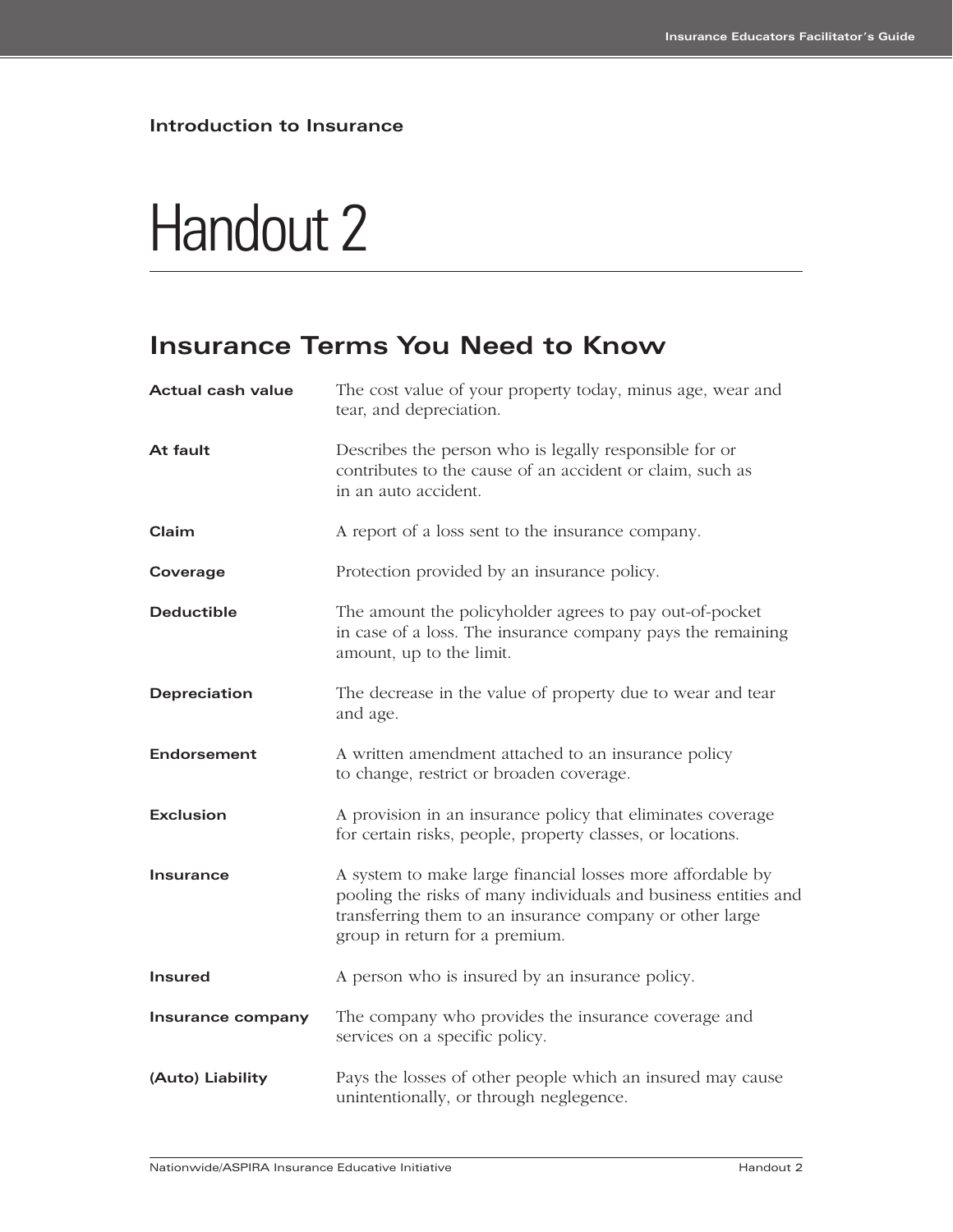| Limit                         | The maximum amount that an insurance company<br>will pay for a covered loss.                                                                                              |
|-------------------------------|---------------------------------------------------------------------------------------------------------------------------------------------------------------------------|
| Loss                          | Damage or destruction to something of value.                                                                                                                              |
| Peril                         | Causes of loss under an insurance policy, such as fire,<br>windstorm, explosion, vandalism, etc.                                                                          |
| <b>Policy</b><br>Policyholder | A legal contract that sets forth the rights and obligations of<br>both the policyholder and the insurance company<br>The person who owns the policy.                      |
| Premium                       | The monthly or annual cost of insurance.                                                                                                                                  |
| Quote                         | Estimate from the insurance company of the premium you will<br>pay for an insurance policy. This is used to shop for a policy<br>and compare providers.                   |
| <b>Replacement cost</b>       | The amount it would cost to replace damaged property at<br>today's prices, without a deduction for depreciation.                                                          |
| <b>Risk</b>                   | The chance of financial loss.                                                                                                                                             |
| Underwriter                   | Insurance professional who evaluates requests for insurance,<br>determines who will be awarded coverage, and at what cost.<br>This person is an expert in assessing risk. |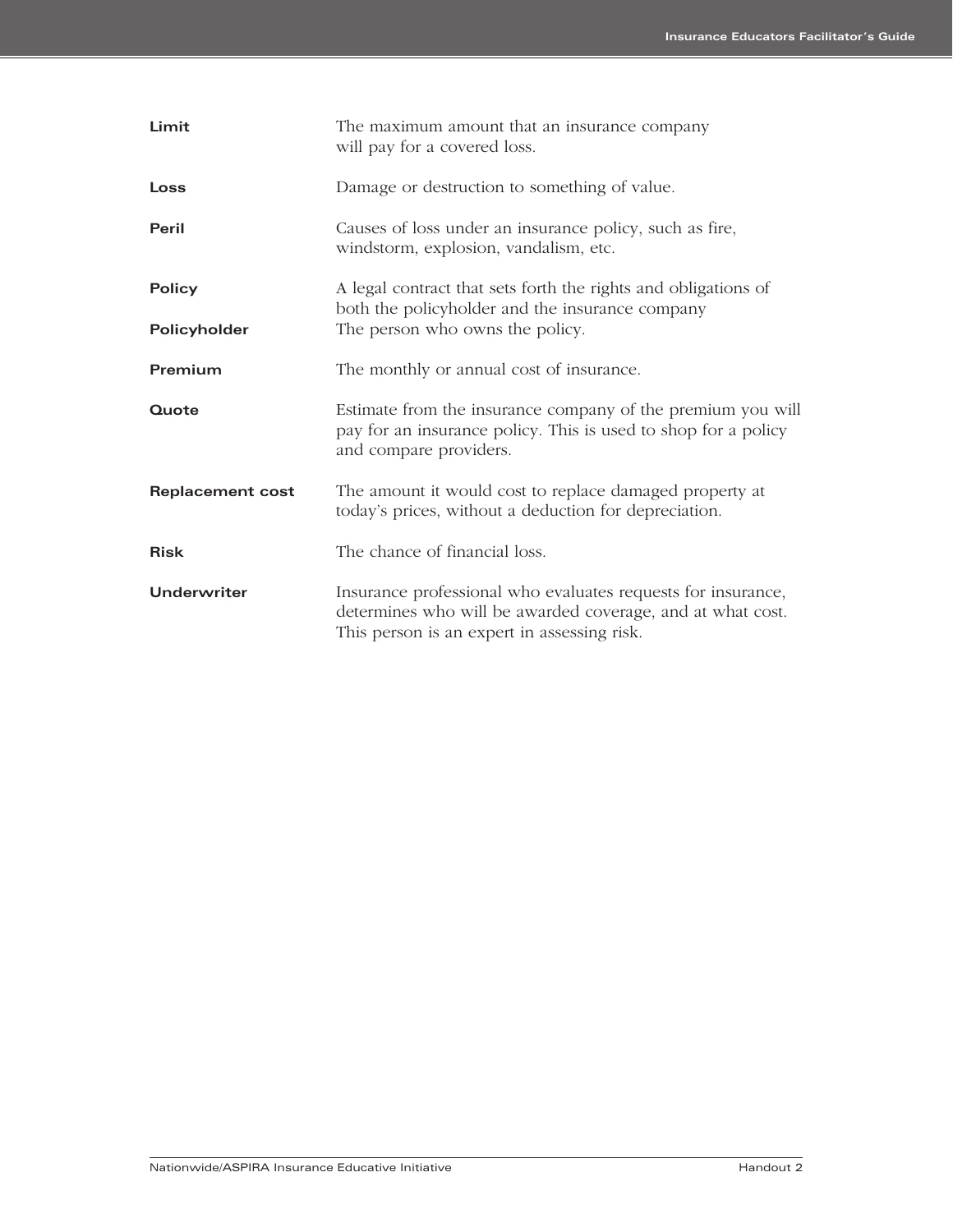## Handout 3

| Insurance<br>Type | <b>Insurance</b><br><b>Components</b>                                                                                                                  |
|-------------------|--------------------------------------------------------------------------------------------------------------------------------------------------------|
| Auto              | <b>Liability:</b> Pays for damage to someone else's car or property if you<br>are at fault.                                                            |
|                   | A) Bodily Injury: Pays for injuries you may cause to others<br>as the result of an accident.                                                           |
|                   | B) Property Damage: Pays for damage or loss to another<br>person's property                                                                            |
|                   | Collision: Pays for damage to your car if you hit another car or object.                                                                               |
|                   | Comprehensive: Pays for damage caused by events such as fire,<br>theft, vandalism, weather, windshield breakage and collisions with<br>animals.        |
|                   | UM/UIM: Uninsured and underinsured motorists coverage                                                                                                  |
| Home              | Dwelling: pays for the cost to rebuild or repair the structure of your<br>home                                                                         |
|                   | Personal property: Sets an amount to be paid for damage to or loss<br>of items inside the home, like furniture, clothing, electronics, and<br>jewelry. |
|                   | <b>Liability:</b> Covers injury or property damage you cause to someone else.                                                                          |
|                   | Medical Payments: Pays medical costs for a guest who is injured in<br>your home.                                                                       |
|                   | Loss of use: Covers costs if you have to leave home temporarily<br>during repairs/construction.                                                        |
|                   | In some areas, homeowners should purchase additional policies<br>to cover acts of God including floods, earthquakes, hurricanes and<br>windstorms.     |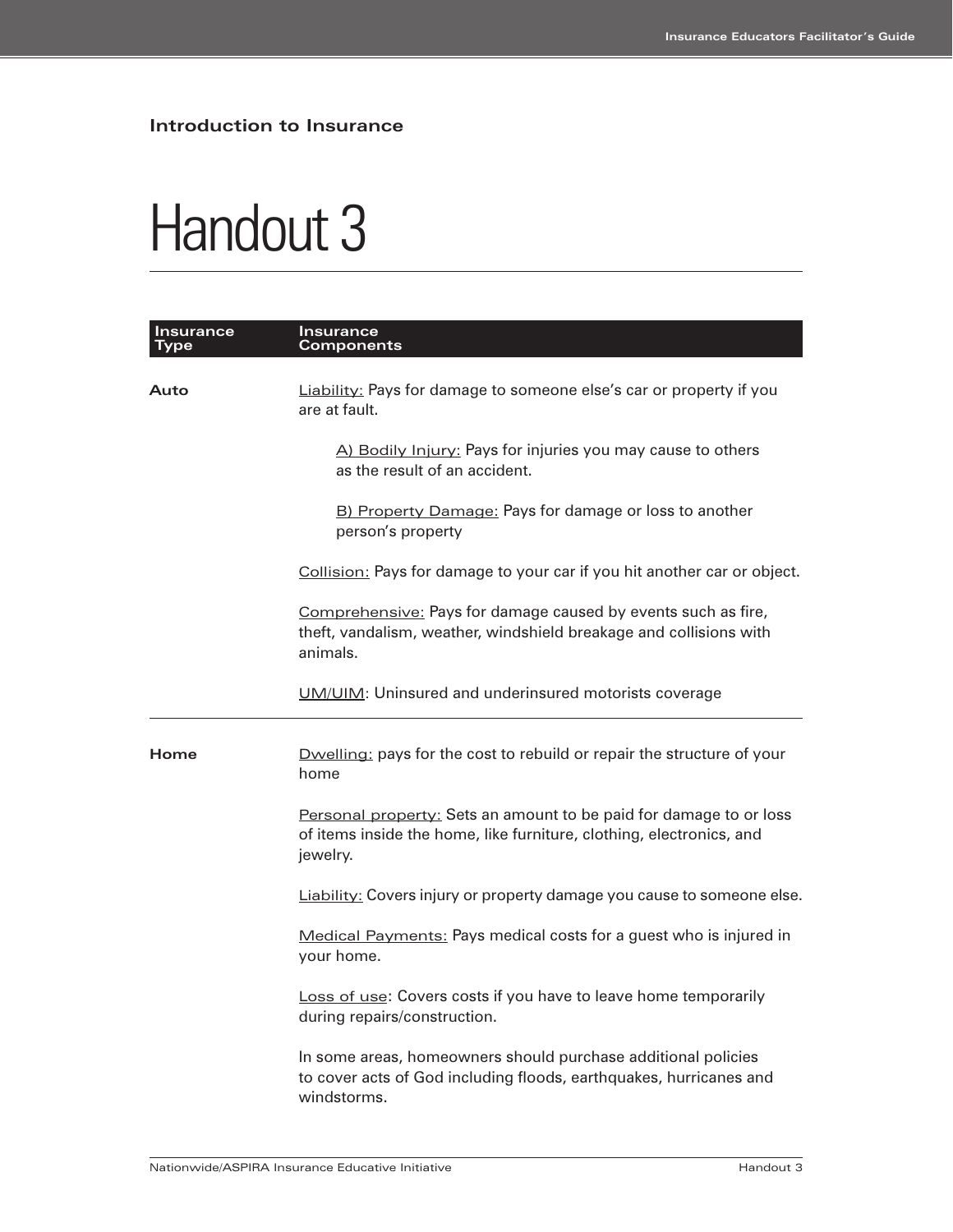| Renter's | Personal property: Sets an amount to be paid for damage to or loss<br>of items inside the home, like furniture, clothing, electronics, and<br>jewelry.                                                                                                                                                                                                                                                                                                                                                                                                         |
|----------|----------------------------------------------------------------------------------------------------------------------------------------------------------------------------------------------------------------------------------------------------------------------------------------------------------------------------------------------------------------------------------------------------------------------------------------------------------------------------------------------------------------------------------------------------------------|
|          | Liability: Covers injury or property damage you cause to someone else.                                                                                                                                                                                                                                                                                                                                                                                                                                                                                         |
|          | Medical Payments: Pays medical costs for a guest who is injured in<br>your home.                                                                                                                                                                                                                                                                                                                                                                                                                                                                               |
|          | Loss of use: Covers costs if you have to leave home temporarily<br>during repairs/construction.                                                                                                                                                                                                                                                                                                                                                                                                                                                                |
|          | In some areas, renters should purchase additional policies to cover<br>acts of God including floods, earthquakes, hurricanes and<br>windstorms.                                                                                                                                                                                                                                                                                                                                                                                                                |
| Life     | Variety of coverage options and policy types falling into two<br>categories: term or permanent. The purpose for purchasing life<br>insurance include: burial costs, college costs for your children,<br>covering the legal costs for estate, paying monthly mortgage or rent,<br>covering family emergencies. Some plans offer a one-time payment<br>of benefits to designated beneficiary. Some types of life insurance<br>allow you to borrow against the value of the policy to pay for<br>emergencies, fund a major purchase, or send children to college. |
| Health*  | Variety of coverage options and policy types. Some offer only<br>emergency coverage in the event of hospitalization. Others cover<br>doctors' visits, medical treatments, prescription medicine, and other<br>types of health care. Sometimes offered through an employer, but can<br>be purchased from an insurance broker.                                                                                                                                                                                                                                   |

\* Due to the complexity of the issues surrounding health insurance, this topic will not be covered in detail as part of this course.